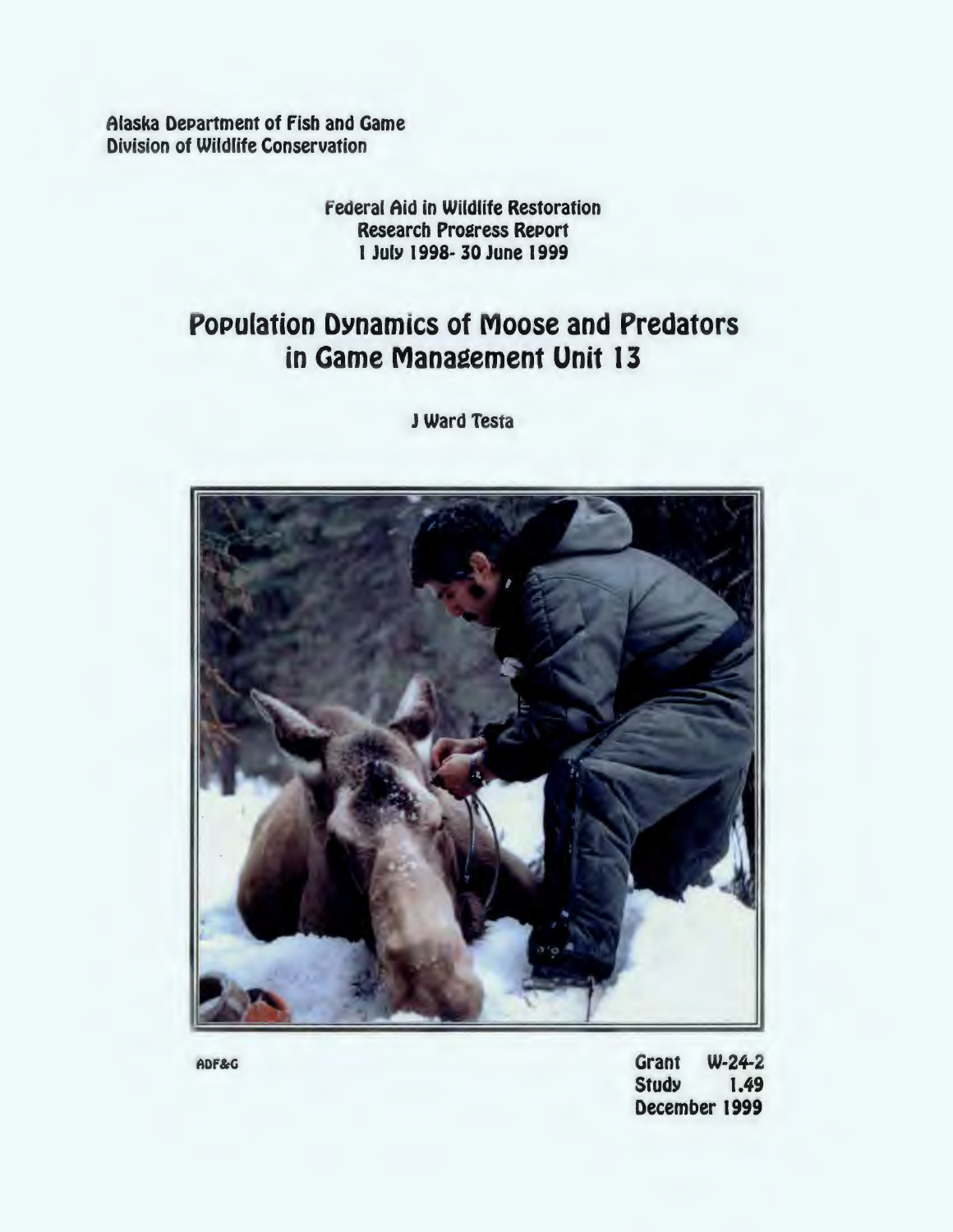# STATE OF ALASKA Tony Knowles, Governor

#### DEPARTMENT OF FISH AND GAME Frank Rue, Commissioner

#### DIVISION OF WILDLIFE CONSERVATION Wayne L. Regelin, Director

Persons intending to cite this material should receive permission from the author(s) and/or the Alaska Department of Fish and Game. Because most reports deal with preliminary results of continuing studies, conclusions are tentative and should be identified as such. Please give authors credit.

Free copies of this report and other Division of Wildlife Conservation publications are available to the public. Please direct requests to our publications specialist:

#### Mary Hicks Publications Specialist ADF&G, Wildlife Conservation P.O. Box 25526 Juneau, AK 99802 (907) 465-4190

The Alaska Department of Fish and Game administers all programs and activities free from discrimination based on race, color, national origin, age, sex, religion, marital status, pregnancy, parenthood, or disability. The department administers all programs and activities in compliance with Title VI of the Civil Rights Act of 1964, Section 504 of the Rehabilitation Act of 1973, Title II of the Americans with Disabilities Act of 1990, the Age Discrimination Act of 1975, and Title IX of the Education Amendments of 1972.

If you believe you have been discriminated against in any program, activity, or facility, or if you desire further information please write to  $ADF&G, P.O. Box$ 25526, Juneau, AK 99802-5526; U.S. Fish and Wildlife Service, 4040 N. Fairfield Drive, Suite 300, Arlington, VA 22203 or O.E.O., U.S. Department of the Interior, Washington DC 20240.

For information on alternative formats for this and other department publications, please contact the department ADA Coordinator at (voice) 907 465-4120, (TDD) 907-465-3646, or (FAX) 907-465-2440.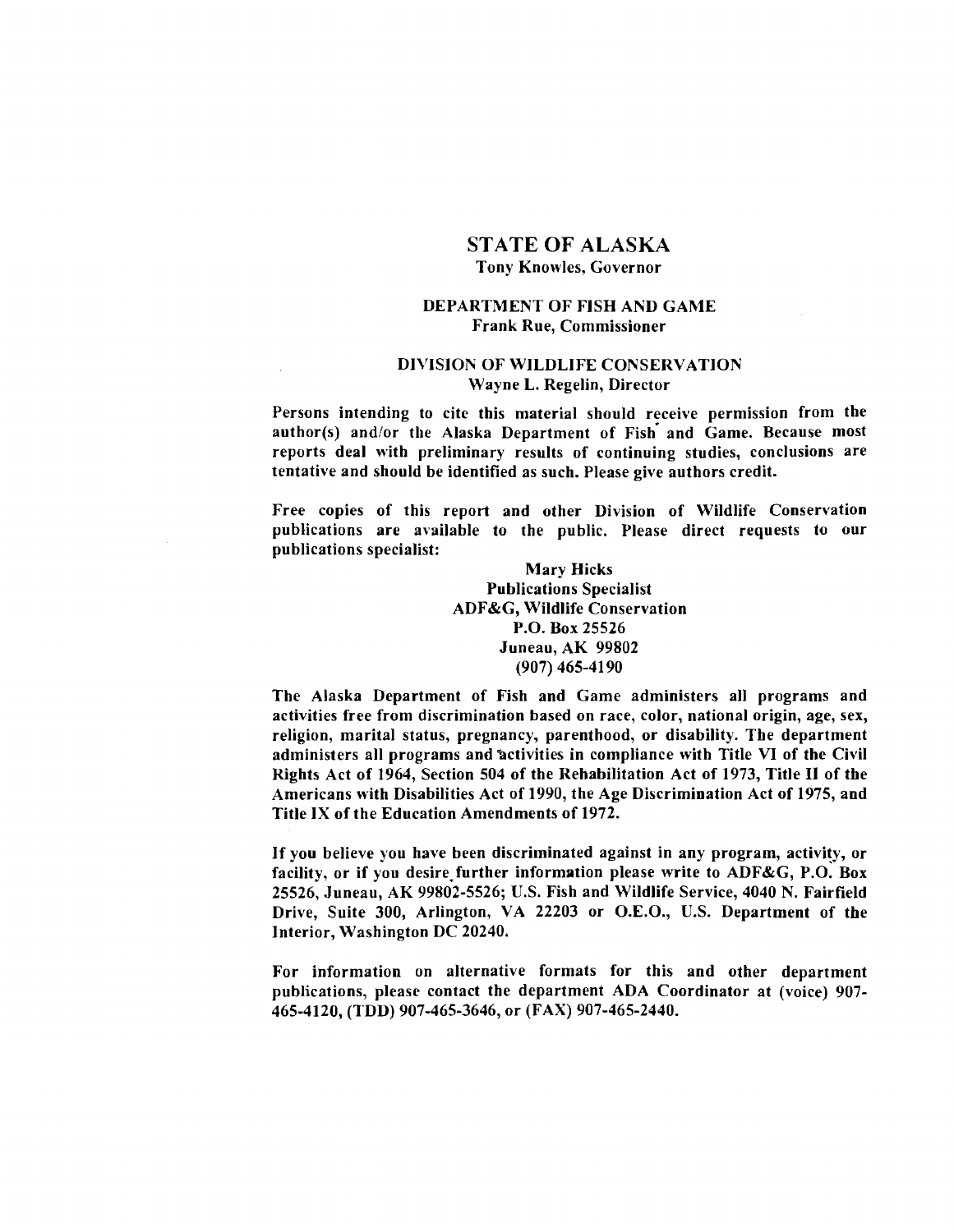# RESEARCH PROGRESS REPORT

STATE: Alaska STUDY 1.49

GRANT: W-27-2

TITLE: Population dynamics of moose and predators in Game Management Unit 13

AUTHOR: J. Ward Testa

PERIOD: I July 1998-30 June 1999

# SUMMARY

Historical trend data indicate the moose population in Unit 13 is at generally high density, but there is evidence for a moderate decline in the adult female moose population. Subunit 13A probably has declined 8-16% in the past 4-5 years due to poor calf recruitment, with low-density areas most affected. In the northern part of the unit (Subunits B and C) cow moose density is approximately 17% below the historic high during 1986-87, and a decline of 30% occurred in the calf/cow ratio in fall. However, the adult female population has been stable since 1991. In eastern Subunit E large annual variability in counts of adult females mask potential trends, but calf:cow ratios declined 43% from the 1980s to the 1990s. A decline in the adult population is probably eminent, if not ongoing. Subunit 15D continues to display low moose density and recruitment.

The Nelchina Study Area (NSA), an intensive study site in western Unit 13A, was chosen for detailed study of moose population dynamics in 1994. Mortality of adult females there is low, while calf, and possibly yearling mortality, is high. The low survival of calves to adult age is probably not sustainable in the long term, given that the present adult age structure contains a high proportion of prime-age adults born before and during the peak of moose numbers around 1987. As these adults age, their susceptibility to mortality agents will probably increase (Peterson 1977) and increased calf recruitment will be necessary to offset increasing adult mortality. Studies in the NSA also have shown a relationship between the energy stores of adult female moose, as measured by rump-fat thickness, and reproductive performance in both the year prior and year after the autumn of capture. This was especially apparent between pregnant and nonpregnant cows and was indicated by a trend toward fewer twins among cows with low rumpfat measurements. Twinning rates in the NSA in 1994-1996 (9-15%) were among the lowest known for moose but have been increasing during the study  $(21-25\%$  in 1997-1998). This may represent an improvement in productivity in response to recent mild winters and lower overall density of moose.

Key words: *Alces alces,* brown bears, population dynamics, predation, reproduction, wolves.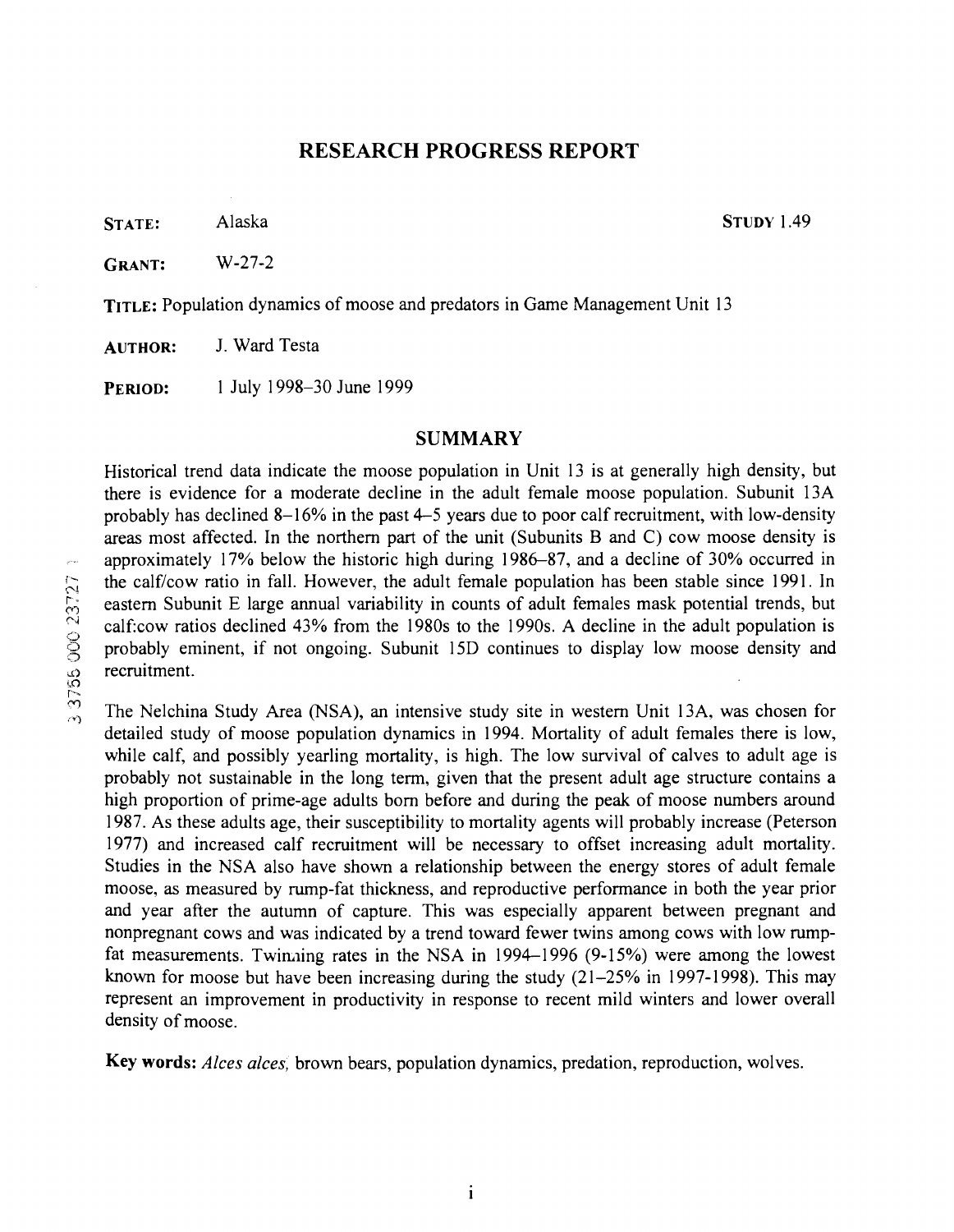|  |  |  | <b>CONTENTS</b> |
|--|--|--|-----------------|
|--|--|--|-----------------|

# **BACKGROUND**

Ballard et al. (1991) documented the recent management and ecological history of moose in Game Management Unit (GMU) 13 from 1952-1984. Indices to moose abundance indicated the population underwent a decline from 1963–1976, then an increase through 1984. In recent years the population has stopped growing and has apparently declined since the late 1980s. This research program was undertaken in response to the perceived decline in moose numbers, and a management priority of maximizing human harvest of moose and caribou in Unit 13. This annual report will summarize research results from 1994-1998 in addition to the current year.

I selected a study area of approximately 4200 km<sup>2</sup> of moose habitat near the town of Nelchina in Unit 13A (Fig. 1), primarily because of its proximity to air charter operators for logistical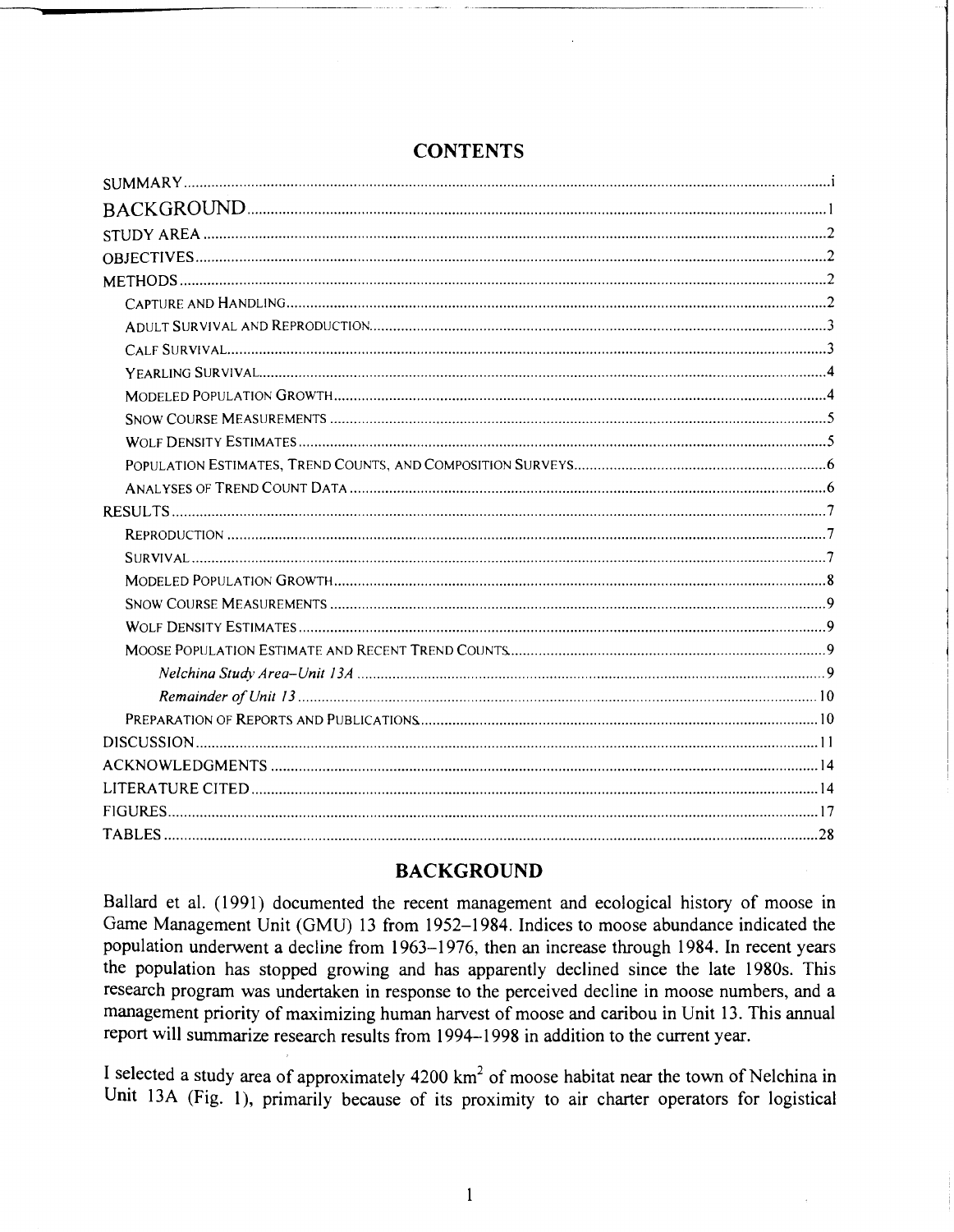support, relatively high moose densities, and historical importance to consumptive users in Southcentral Alaska.

# **STUDY AREA**

Skoog (1968) has described the climate and vegetation in the region. The Chugach and Talkeetna mountain ranges insulate the area from coastal influences on precipitation and temperatures. Annual temperatures range from -50 to 32C with 22-42cm of precipitation, mostly snow (Skoog 1968). The study area included subalpine heath and woody shrubs such as resin birch *(Betula glandulosa),* alder *(Alnus fruticosa),* and willow (primarily *Salix pulchra,* S. *alexensis,* S. *glauca)*  in foothills of the Talkeetna Mountains in the west, progressing to a boreal forest of mixed birch *(Betula papyrifera),* aspen-poplar *(Populus tremuloides and P. balsamifera),* and spruce *(Picea glauca* and *P. mariana)* in hills and lowlands to roughly 800 m elevation. Bogs of sphagnum, sedges, and low shrubs, with scattered *P. mariana*, were extensive in lower areaspredominantly the western portion of the study area from 800 to 620 m elevation. Previous studies indicated that an area this size should encompass 9-45 wolves in at least 3 packs (Ballard et al.1987) and 80-120 independent brown bears (Miller 1990). The Nelchina study area (NSA) also contained the principal calving area for the Nelchina caribou herd and its historic wintering range in the eastern part of the NSA.

## **OBJECTIVES**

This 6-year research program will 1) more accurately track the dynamics of the moose population in Unit 13, 2) help us determine which causal variables (e.g., weather, predation, habitat, hunting) are driving population changes as they occur, and 3) help us identify possible management strategies to anticipate or halt moose population declines and increase human harvests.

#### **METHODS**

#### CAPTURE AND HANDLING

 $\begin{array}{|c|c|} \hline \phantom{0} \\ \hline \phantom{0} \\ \hline \phantom{0} \end{array}$ 

Adult female moose were captured and equipped with VHF radio collars in March, November, and December 1994, and November 1995 and 1997. Ten to 18 female moose 10-11 months old (short-yearlings) were captured each April 1995-1997 and 1999, weighed from a portable tripod with a load cell dynamometer to the nearest kilogram and equipped with expandable radio collars. Except for 13 moose that were captured by helicopter net-gun on November 16-17, 1994, we captured all animals by darting (from a helicopter) with a mixture of carfentinil-citrate and xylazine hydrochloride (Schmitt and Dalton 1987). Blood was collected for pregnancy determination by serum assay for pregnancy-specific protein B (PSPB) (Wood et al. 1986, Rowell et al. 1989, Stephenson et al. 1996), and assays were performed in G. Sasser's laboratory (University of Idaho, Moscow). We archived serum samples in the Fairbanks laboratory of Alaska Department of Fish and Game (R. Zarnke, personal communication).

In collaboration with Gregg P. Adams, theriogenologist from the University of Saskatchewan, I used ultrasonography to measure the maximum thickness of rump fat as an index to body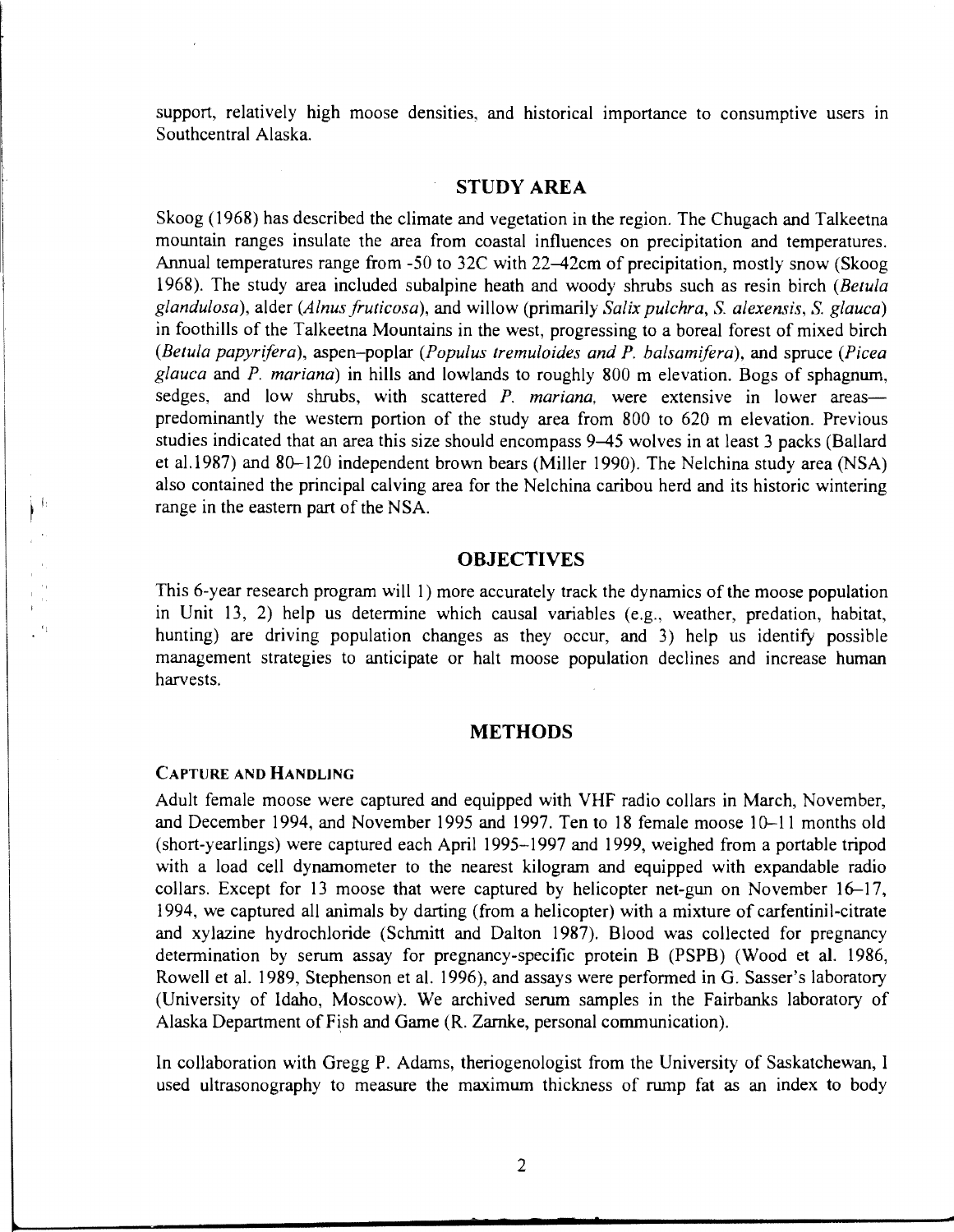condition in autumn of 1994 and 1995, and winter of 1996 (Stephenson et al. 1993 ). Transrectal ultrasonography was used in the field to diagnose pregnancy and incidence of twinning in utero in fall of 1994 and 1995 (Lenz et al. 1993, Stephenson et al. 1996, Testa and Adams 1998). Ultrasonographic assessments of pregnancy and rump-fat thickness also were made in 1997 in collaboration with T. R. Stephenson, Moose Research Center, Soldotna.

#### **ADULT SURVIVAL AND REPRODUCTION**

Using fixed-wing aircraft, we tracked radiocollared moose at least once each month from January-November, except from mid May to late June when we tracked moose daily (weather permitting) and July when we tracked collared moose 2-3 times per week. In May and June 1999. we tracked each moose daily until parturition, then assumed a monthly tracking schedule thereafter. Adult survival was estimated by Kaplan-Meier· procedure with staggered entry and censoring (Pollock et al. 1989). Animals were counted as having been alive in a given month if they were tracked after the midpoint of that month and found alive. Only moose within radio range of the study area were included in survival analyses. Deaths were assigned to the month in which the moose was found dead, unless tracks in snow or other evidence indicated that death was before the beginning of that month. To avoid ipclusion of capture-related mortality in the analysis, moose were excluded from survival analyses for 2 weeks after their capture. Cause of mortality was attributed to a predator if there was surface evidence of a chase or struggle, or if sightings were obtained daily and a predator was observed eating a moose that appeared healthy and active during the previous flight. Differences in annual survival rates between contrasting categories (e.g., females with calf versus those without) were tested by Z-test (Pollock, 1989).

We made daily radiotracking flights, including sightings of all radiocollared moose, from mid-May to mid-June to obtain parturition dates and reproductive rates. Parturition rates were calculated as the proportion of females that were sighted at least once with a calf in a given year from those radiocollared females sighted on each occasion from 15 May to 30 June. Twinning rate was calculated as the proportion of adult females with calves that also had twins when first sighted with a calf. Twinning rate samples were augmented by our observations of uncollared moose with calves during the telemetry flights before June 4 of each year. Sightings made within 1 km of those made previously were excluded from the sample. Parts of the NSA not usually traversed during telemetry flights were surveyed from helicopter for twinning rate information on 2 June 1995, 29 May 1996, 2-3 June 1997, 1-2 June 1998 and 31 May-1 June 1999. We compared data from different methods in each year with log-linear models (Agresti, 1990) for homogeneity before pooling. Differences between years also were tested with log-linear models (Agresti, 1990).

#### **CALF SURVIVAL**

Survival of calves was estimated by treating calves of radiocollared cows as if they were also radiocollared and applying Pollock's (1989) modified Kaplan-Meier estimator. In 1994-1997 calves were sighted daily until June 15, every 2-3 days in late June, and 3-5 days in July (weather permitting). In 1998 calves were sighted bimonthly after mid-June, with a follow-up flight the following day for any females whose calves were missing for the first time. In 1999, calves were relocated at the end of each month, with a second flight at the end of June to confirm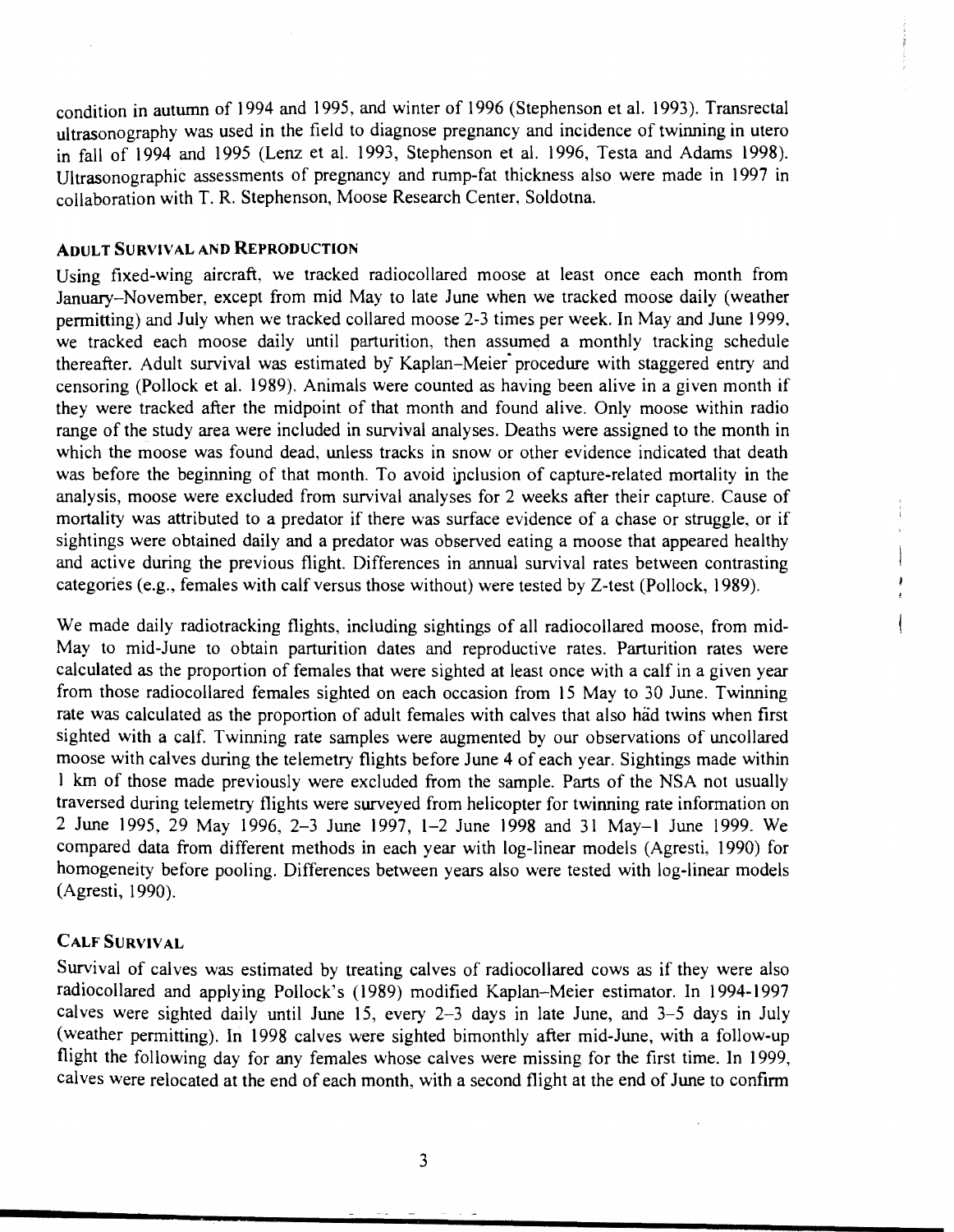the absence of calves on the first flight. Probability of sighting calves known to be alive was lowest in the first 2 months after birth but still exceeded 96% per day. A calf was considered to have died when it was not observed with its mother on 4 consecutive flights. Date of death was then assigned to the first missing day or when 2-5 days separated the telemetry searches, assigned to the midpoint in the interval since its last sighting and first day missing. For even intervals, the midpoint was randomly selected from the 2 middle days. After July, calves were always sighted with the cows unless their disappearance was final and, again, death was assigned to the first month on which the calf was not sighted. Annual survival of calves was calculated from birth to May 1 of the following spring. Causes of calf mortality normally could not be determined, although in some cases a predator or freshly eaten calf carcass was found at the previous day's location of a missing calf, or dead calves were seen alongside the collared adult and later recovered for necropsy. When adult females that were accompanied by a calf died, their calf was assumed to have died at the same time.

Mortality of calves in 1994-1997 was estimated daily, relative to both date and age until the end of July and 65 days of age, respectively. Survival estimates at these endpoints were equivalent due to low mortality after July and high birth synchrony. Thereafter, we calculated calf survival monthly until the end of April, when the animals were considered yearlings and their disappearance could relate to natural separation from the mother.

#### YEARLING SURVIVAL

 $\Big\}^{-\frac{1}{2}}$ 

 $\rightarrow$ 

Female calves of both collared and uncollared adults were captured in April 1995–1997 and 1999. They were weighed by suspension under a tripod and load cell dynamometer to the nearest kg. We also attached radio collars. These captured calves were considered yearlings in May, and annual survival was calculated as for adults (Pollock 1989) by pooling all years from May-April.

A yearling female might remain with its mother for an entire year, be terminally separated at the birth of a new calf, or be temporarily abandoned until her mother's new calf died. Female yearling survival was calculated conditionally on whether the yearling was accompanied by its mother. During May and June, yearlings were considered independent if they were abandoned anytime during that month and remained independent through the end of the month. Staggered entry and exit was used to accommodate these contingencies in the Kaplan-Meier procedure and a Z·statistic used to test for difference (Pollock, 1989) based on maternal company. Causes of yearling mortality were investigated as for adults. A rank-sum test with exact probability (Statistix) was calculated for yearlings permanently abandoned, or reacquired by parturient mothers, based on the age at which the new calf died.

#### MODELED POPULATION GROWTH

A model of the female segment of the moose population was programmed in spreadsheet software (Microsoft Excel), based on a formulation of the Euler-Lotka equation for marine mammals and bears (Eberhardt and Siniff, 1977; Eberhardt, 1985). It relates the population parameters measured via telemetry and surveys to population growth rate  $(\lambda)$ . This assumes that, following 2 years of high juvenile mortality, adult mortality will be low and relatively constant across age classes. Similarly, once maturity is reached, age-specific variation in fecundity will be small and relatively unimportant. Because these parameters have been estimated from a sample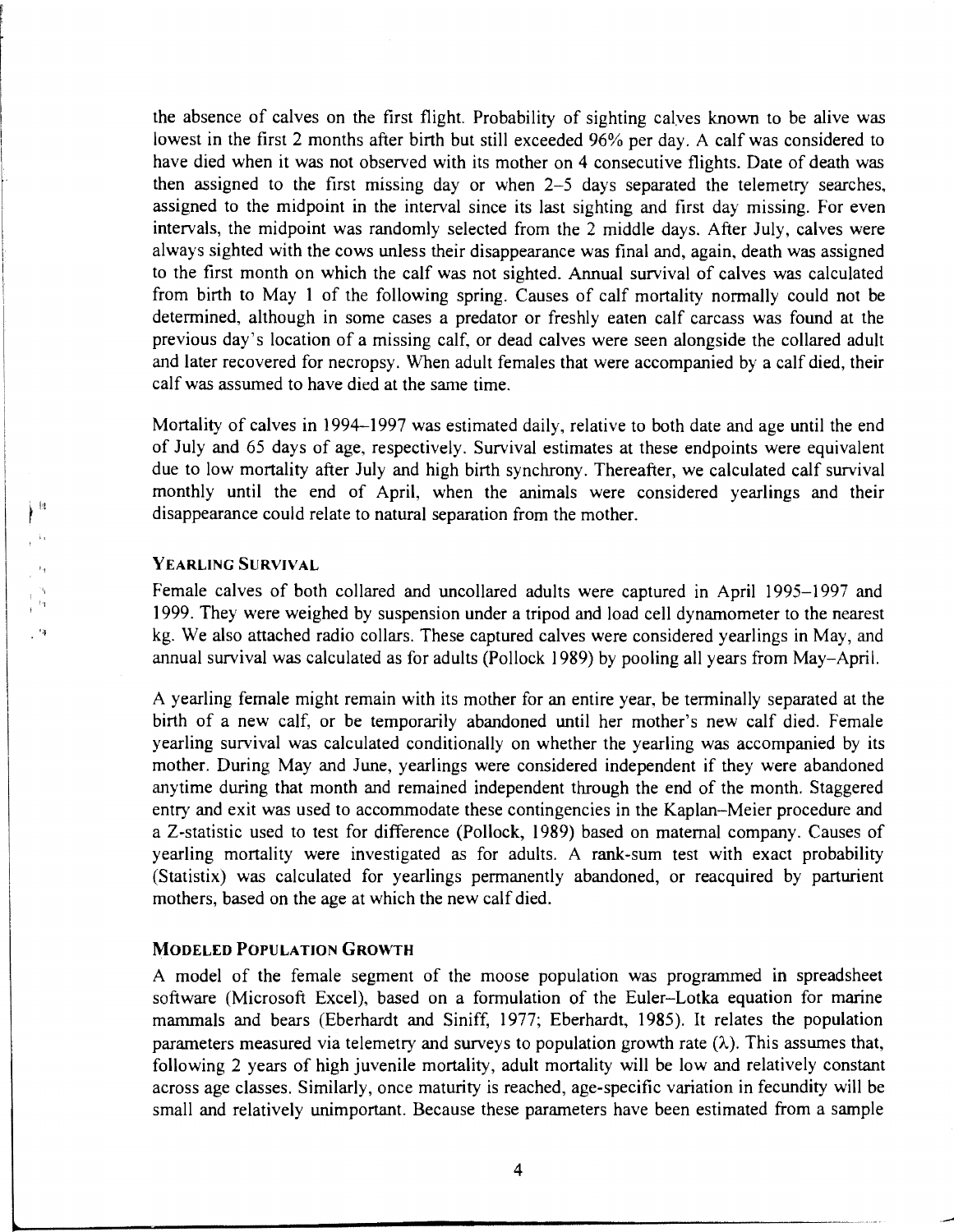representing a cross section of the ages present in this population, these asswnptions are conservative. The commonly measured parameters of survival, age of first reproduction, and adult fecundity are related to population growth rate by the following formula:

$$
1 = \lambda^{-a} * P0 * P1 * P^{a-2} * F * (1 - P/\lambda)^{-1}
$$

where

 $P0 = \text{calf}$  survival from birth to age 1  $P1 = calf$  survival from age 1 to age 2  $P =$  annual survival (excluding hunting mortality) thereafter  $F =$  mean birth rate in female calves/adult female/year  $a$  = age at first parturition

We generated sensitivity curves for each parameter by holding the other variables constant at their best estimate as each parameter was varied across the. 95% confidence intervals of survival estimates and the range of observed reproductive estimates. We assumed an even sex ratio.

#### SNOW COURSE MEASUREMENTS

We continued to measure snow depths in Unit 13 in cooperation with the Natural Resources Conservation Service (NRCS). Four new sites in the NSA were added in I994, and a sixth was repaired after many years of disuse. These augmented 2 sites in moose habitat that have been monitored since I968. Rick McClure (NRCS) compiled and distributed those results to users. Ballard et al. (1991) used the mean snow depth (in inches) measured monthly from late January to late March in the Susitna River Study Area, north and west of the NSA, as a "Winter Severity Index" (WSI). Ballard et al. (1991) considered a WSI >29 as indicative of a "severe" winter that could reduce moose survival. WSI was calculated from 2 snow course sites (Square Lake and Lake Louise) that were considered within moose habitat (elevations <1230 m) in the NSA for 1970-1994, and from all 8 sites in the NSA beginning in 1995.

# WOLF DENSITY ESTIMATES

Wolf density estimates were made in March 1995, February 1996, and March 1997 with the Sample Unit Probability Estimator (SUPE) described by Becker et al. (1998). The NSA was divided into a grid of 101 square sample units of 42  $km<sup>2</sup>$  and classified into strata of low, medium, and high probability of finding wolves or wolf tracks. Border units of uneven shapes were combined to keep the area of each to approximately  $42 \text{ km}^2$ . Area pilots and Alaska Department of Fish and Game biologists familiar with wolf abundance in the area assigned sample units to strata, based on habitat quality and tracks seen in previous flights in the area. We flew surveys in randomly selected quadrats within a few days of fresh snowfall and followed tracks to determine the number of quadrats containing tracks and the numbers of wolves associated with the tracks. Wolves harvested before the surveys, as determined from mandatory reporting forms submitted by trappers and hunters, were added to the survey results to estimate fall density of wolves in the NSA. In 1998 and 1999 we made no formal estimate of wolf density because of the absence of suitable snow conditions. In winter 1998-1999 we made a minimum estimate of wolf density by counting the number of packs present in the NSA, as determined by sightings of packs made in telemetry and composition survey flights during October-February.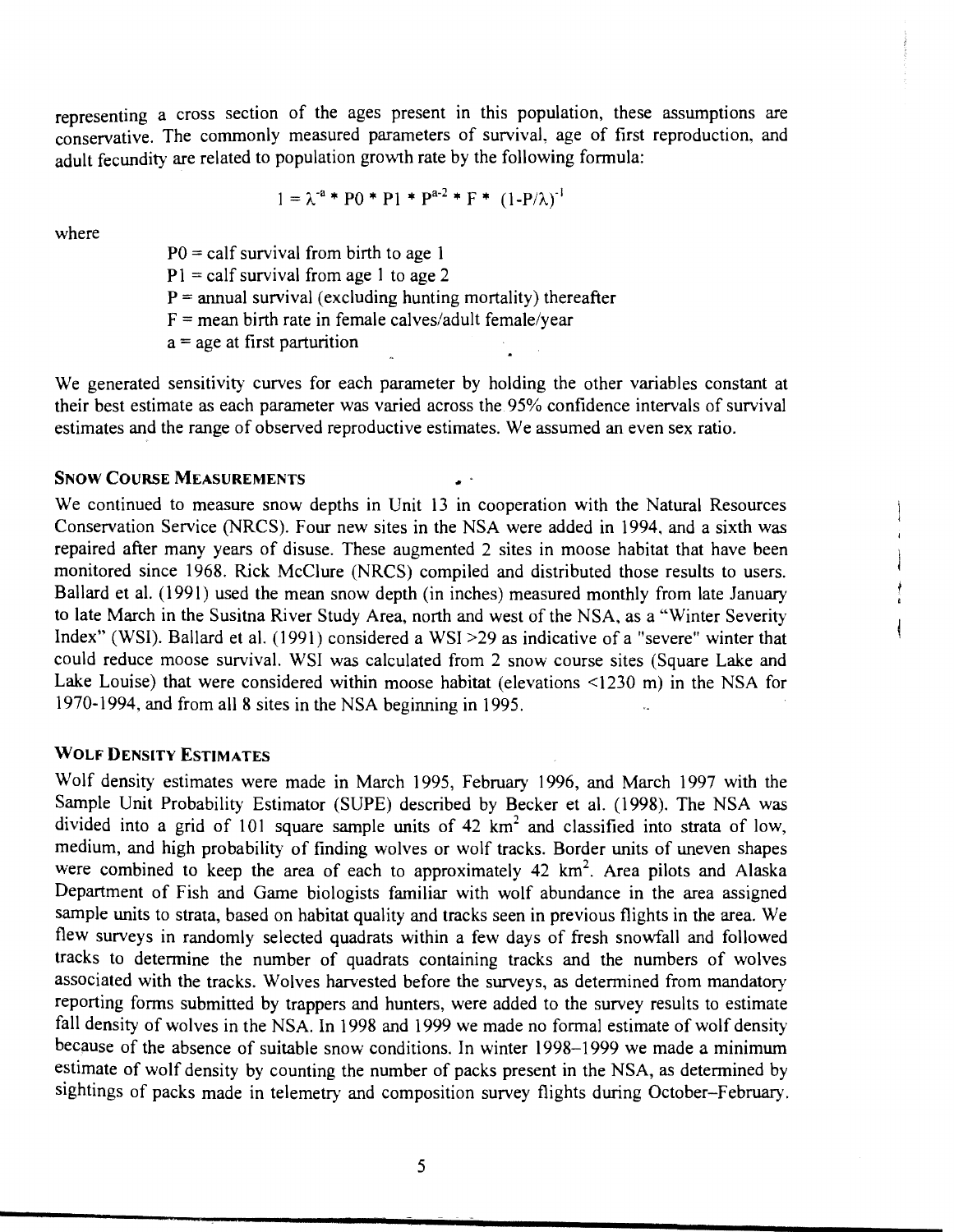We included only packs that could be excluded from possible double-counting by color composition and numbers in the estimate.

#### POPULATION ESTIMATES, TREND COUNTS, AND COMPOSITION SURVEYS

On 30 Oct-5 Nov 1994 and December 2-5 1998, estimates of moose density were made on the western part of Unit 13A in areas under 1230 m in elevation. The area included all of the NSA, plus an area of approximately 200  $km^2$  in the extreme NW of Unit 13A that lies just outside the NSA. The total area was approximately 4400  $km^2$ . We drew sample units of approximately 40  $km<sup>2</sup>$  on a map of the area, choosing boundaries that could be easily identified from the air. The method used in 1994 was a modification of Gasaway et al. (1986) that employed a probability regression procedure (J. Ver Hoef and E. Becker, in prep.). This was used to relate low-intensity "stratification" counts made by observers in a Cessna 185  $(C-185)$  on one day to intensive counts made by pilot/observer teams in PA-18 aircraft the following day. We used regression analysis to estimate the relationship between partial counts from the C-185 and more intensive complete counts from the PA-18. The regression relationship was then used to estimate the number of moose in sample units that were not surveyed by the PA-18 crews. In 1998 the area was divided into 4 strata, based on surveys in a PA-18 Super Cub, with sampling intensity based on withinstrata variance (Gasaway et al. 1986). Sightability correction factors were determined on the intensive sample units by resurveying a 2.6  $km^2$  subunit at higher intensity (Gasaway et al.1986).

Trend count surveys to index moose abundance and determine herd composition are routinely made for management purposes in traditional Count Areas (CA's) around Unit 13, and 2 of these occur in the NSA (Fig. 1). As part of this study, surveys from PA-18 aircraft were made inCA's 13 and 14 in late October 1994 and mid-November 1995-1997. The search procedure entailed a systematic search by a pilot and observer at 50–150 m height above ground level in a pattern chosen by the pilot for safety and efficient search coverage. When a moose or group of moose was spotted, the pilot would circle the group to identify sex and age composition. Calves, cows, yearling bulls (identified by antler size), and adult bulls were identified and counted in each group. Management reports from the area commonly standardize these counts by reporting moose per unit of time searched (moose/hour), or per unit of area searched, which can be used as an index of moose abundance.

# ANALYSES OF TREND COUNT DATA

 $\Big)^{[n]}$ 

 $\mathcal{C}^{\text{H}}$ 

The task of exploratory data analyses and modeling is ongoing. At this time, only a preliminary summary of moose population trends in Unit 13 will be presented. The most continuous record of moose abundance in Unit 13 is the series of counts in autumn of traditional count areas. The boundaries for these units are shown in Fig. 1. Surveys before 1970 were excluded from analyses due to low and variable search effort, and those after 1980 are considered the most consistent. Traditional analyses of these data have focused on moose per hour of counting as an indicator of moose population size in the game management unit (Ballard et al. 1991 ). Moose counted per unit area show very similar trends, but slightly higher year-to-year variability. Bull/cow ratios and calf/cow ratios vary substantially year-to-year, due to harvest of bulls and annual changes in -calf recruitment. Because these may obscure trends in the demography and because cow moose are the most important segment to population growth, my approach is to emphasize the adult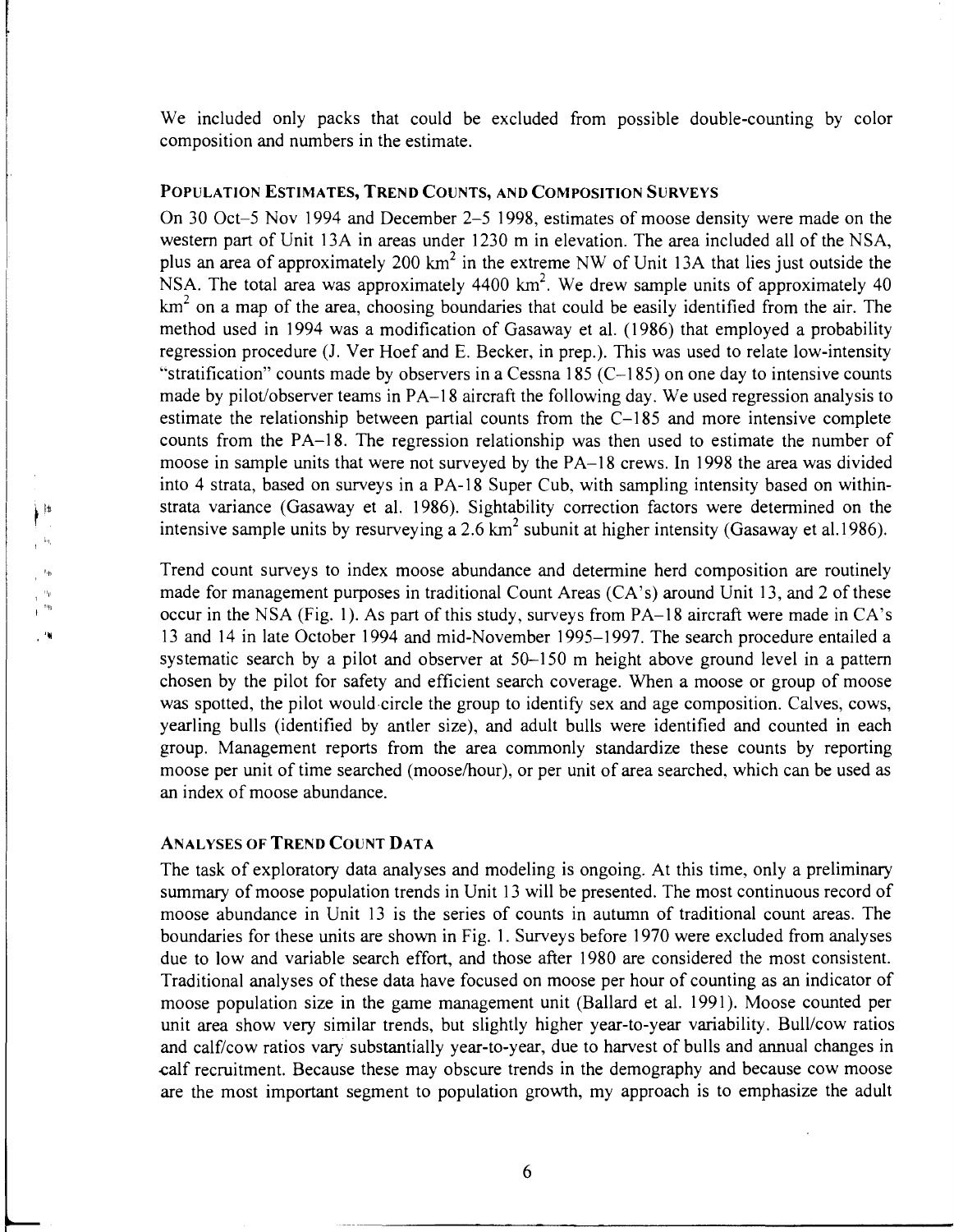females in population analyses. Also, I will present trend count data as moose or cows per  $km<sup>2</sup>$ for easier comparison to population estimates and appraisal of sighting probabilities.

Only Count Areas 3, 5, and 6, in the northern part of Unit 13 and count area 13 in the western part have been surveyed each fall from 1970 to 1995. Count Areas 10 and 16 were surveyed all years except 1989, and the data series for CA 15 excluded years 1970, 1974, 1992, and 1995. Count Area 14 was surveyed during 1970--76, 1978, 1980, 1984-88, and 1991-98. CA 7 was surveyed during 1970-86, 1990-92, and 1995-98. Other parts of Unit 13 have been surveyed for moose numbers and composition, but I included only those that have been surveyed at least 20 of the past 29 years.

Summaries presented in this report are based on cow moose per  $km^2$ . Because moose density, habitat quality, and size of each CA vary and population trends are of the most interest, data from each CA were standardized by subtracting the mean value for that CA from 1980 to 1998. These "deviations from the mean" will be graphically illustrated. To pool different CA's and report trends in entire subunits, I weighted the deviations from the mean by the size of each CA in the subunit. Because CA's 3 and 10 straddled subunit boundaries, I weighted deviations by half the area of those CA's and included them in both subunit calculations. Composition in the subunits was based on all moose seen in the respective CA's, except for CA 3 and CA 10 where totals were divided evenly between subunits sharing those CA's.

### **RESULTS**

#### **REPRODUCTION**

No moose gave birth before the age of 3 years in this study ( $n = 24$ ), and only 13 of 21 (0.62) moose reaching 3 years of age gave birth. All 11 moose reaching 4 years of age were parous by that age. Mass as yearlings had no discernible effect on primiparity among 3-year-olds  $(t = 0.285$ ,  $df = 17$ ,  $P = 0.78$ ). Annual reproductive rates averaged 0.835 among females  $\geq 4$  years old from 1994-1999 (Table 1), but reproductive rates varied significantly among years  $(G^2 = 14.73, df = 5,$  $P = 0.012$ ); 1994 was 25% below the average from 1995-1999. No differences were detected among the years 1995-1999 ( $G^2 = 2.66$ , df = 4, P = 0.616). Twinning rates (Table 1) varied from 0.091-0.253 and increased significantly in the 6 years studied  $(r^2 = 0.66,$  slope = 0.025,  $P = 0.047$ .

#### **SURVIVAL**

Adult females had an average annual survival of  $0.931$  (SE = 0.013) from 1994-1999 (Table 2). Of 24 deaths occurring from March 1994-June 1999, 15 were clearly attributable to predators (8 to wolves, 5 to brown bears, and 2 to unknown predators). In 2 other cases predation by wolves was probable. Five deaths were from unknown causes. of which 3 were unlikely to be predatorrelated. One adult died of distocia when giving birth to twin calves. Adults with a calf showed a trend toward higher mortality than those without a calf (Table 3,  $Z = 1.38$ ,  $P = 0.17$ ), and deaths attributable to predation or suspected predation  $(Z = 2.053, P = 0.041)$  were significantly greater among females tending a calf.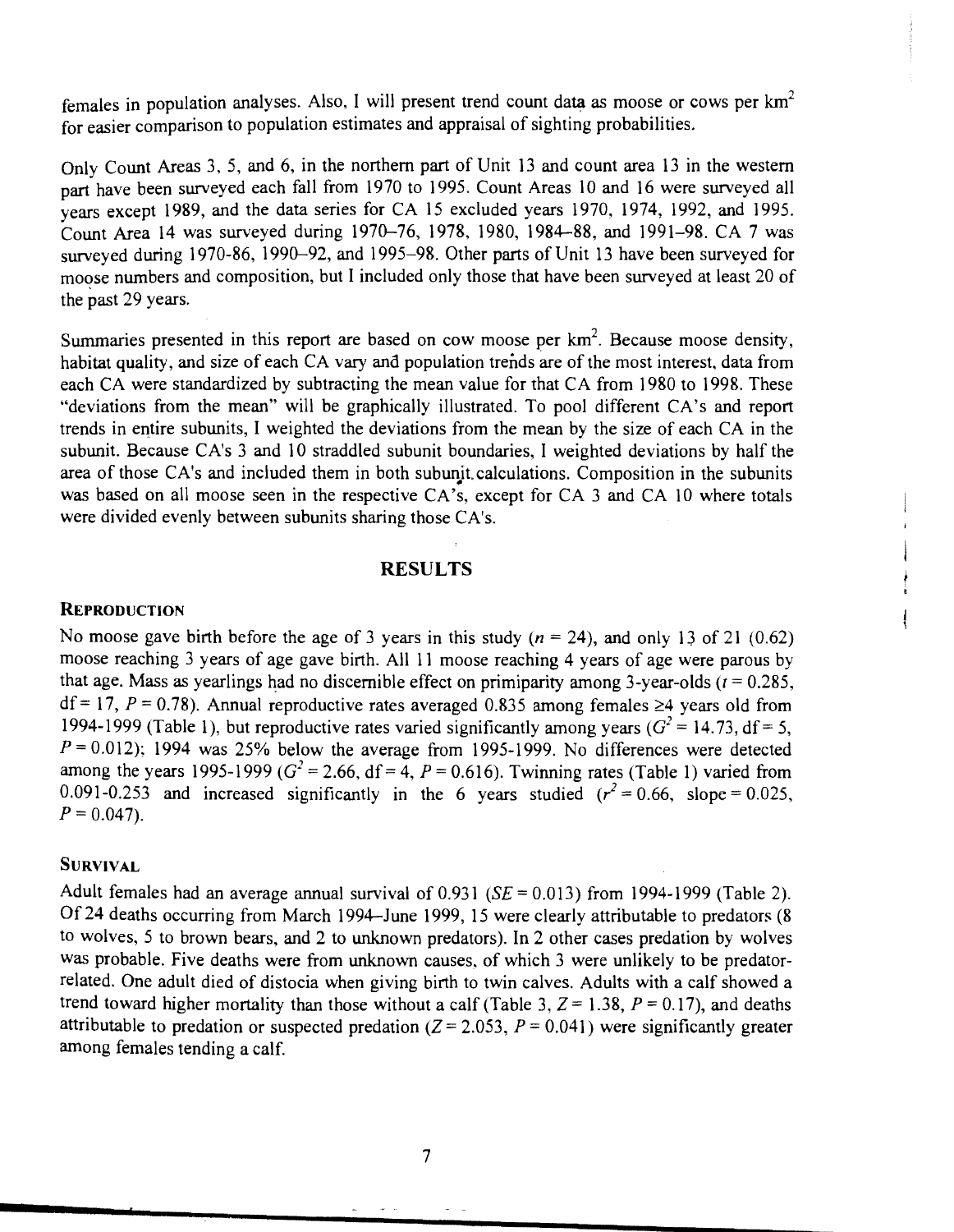Annual survival of yearlings without considering maternal attendance (Table 4) was 0.79 (SE = 0.06). All 9 yearling deaths occurred **in** spring to midsummer (early May to early August). Three were attributed to wolves and 2 to brown bears. Cause was uncertain in the other 4, but predation was considered the most probable cause because of the apparent health of the moose when previously observed and proximity of a predator to the freshly dead carcass. All of the wolf kills we discovered were in or next to small lakes, a feature also observed in 2 cases where cause of death was unknown.

Female yearlings abandoned by their mothers suffered higher mortality than yearlings that were able to maintain that association (0.35 versus 0.09, Table 4,  $Z = 2.054$ ,  $P = 0.040$ ). Neither survival nor abandonment of yearlings was related to yearling's body mass as a calf in April (Table 5). Nine of 12 (75%) nonparturient females with yearlings of either sex kept that yearling to at least August, but no male yearlings of 3 that remained with their mother in June were seen with their mother past August. Hunting season opened on August 20; yearlings with spike or fork antlers were legal game.

Age of a new calf at death might influence rate of reassociation between yearlings and mothers  $(P = 0.058)$ . All reassociations took place when calves died in less than 10 days (2, 7, and 10) days), while 2 opportunities for reassociation were missed in that period (8 and 10 days) and no reassociations occurred when calves died after 10 days of age  $(n = 5)$ . In the 3 cases where yearlings rejoined their mother, reassociation took place within 1-3 days of the calf's death. One mother attended her female yearling closely for the entire year, despite the birth and survival of the mother's new calf .

Most calf mortality occurred between parturition and the end of July (Table 6). Interannual variation in calf mortality to August was not significant (Testa, Becker, and Lee In press). Agespecific mortality was essentially a linear, declining function of calfs age from a rate of 4%/day at birth to nearly 0 at 64 days (Fig. 2). Because calves were not radiocollared, cause of death usually was unknown. However, occasionally the dead calf was observed, or the fate of the mother led to presumptive causation. Three single calves and 2 pairs of twins were either observed or presumed dead when their mothers were killed by brown bears in June. A brown bear was observed killing the calf of moose #13 in 1994. In one case, a radiocollared wolverine was found feeding on the calf of a radiocollared moose. Also, one calf carcass was observed near its radiocollared mother and was fed upon only by eagles; it was splayed forward on its sternum and opened from the back, suggestive of having been killed by an eagle.

Mortality of calves for the remainder of the year was low, with a small surge in April (Table 6). In 4 cases calves disappeared and were presumed dead during winter when the mother was killed by wolves. In another case the calf carcass was observed being eaten by wolves, and the radiocollared mother was resting, wounded, nearby. She died the following day, presumably from her wounds.

#### **MODELED POPULATION GROWTH**

Population growth  $(\lambda)$  in the NSA, as modeled from the population parameters in Tables 1, 2, and 6, was 1.005. This estimate was relatively insensitive to the variation seen in each of the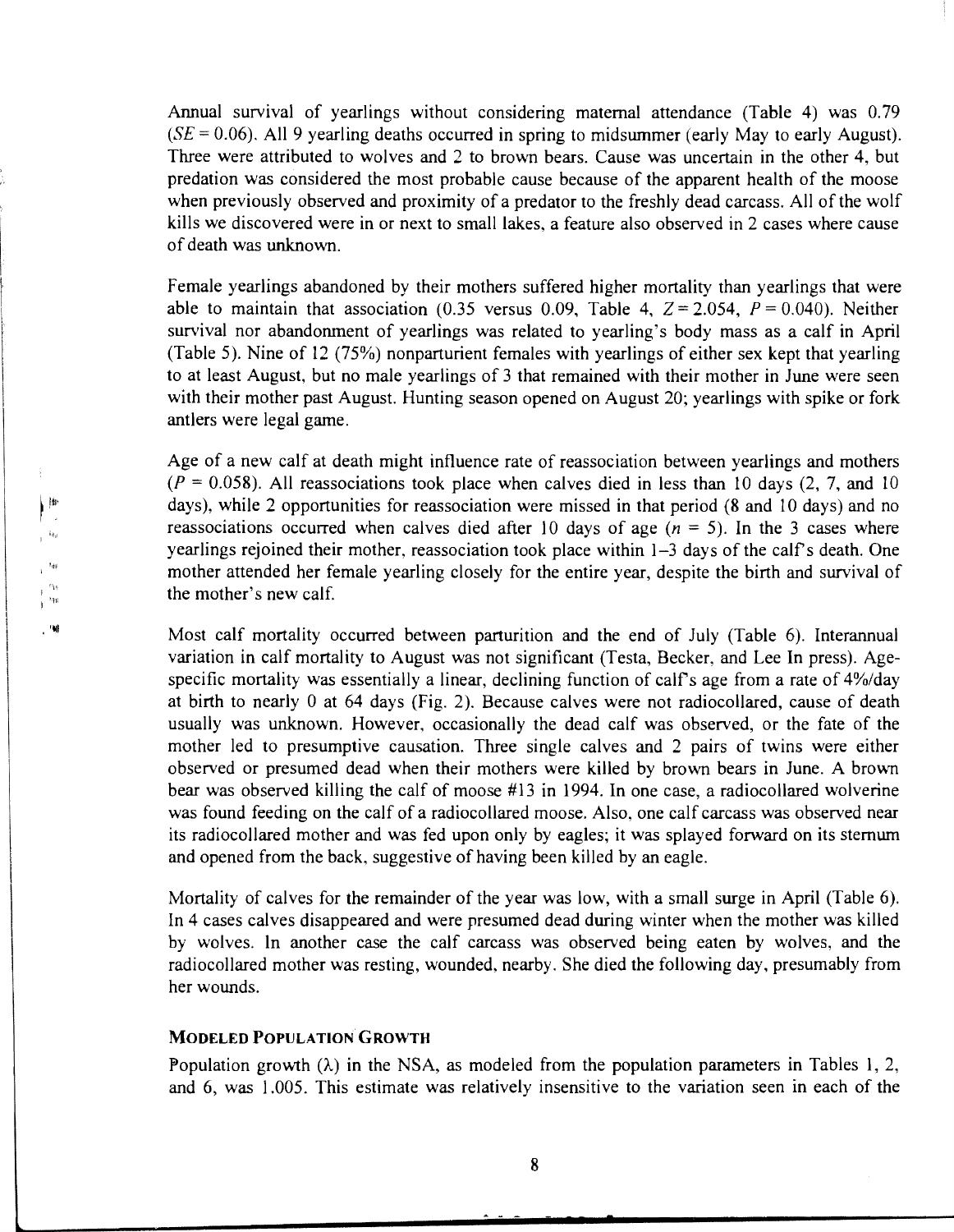population parameter estimates (Fig. 3) and indicates that for the period of study (1994-1999), the population of female moose represented by radiocollared animals in the NSA has been fairly stable.

## SNOW COURSE MEASUREMENTS

Winter snow depths in moose habitat in the NSA (Fig. 4) have been mild to moderate (Ballard et al. 1991, Coady 1974). In fact, since 1970 the values measured in Unit 13A (Fig. 4) are well below those reported by Ballard et al. (1991) for Unit 13, indicating that Subunit 13A tends to have less accumulated snow than the rest of the game management unit. Without severe winters, we had no opportunity to observe their effects on moose demography.

#### WOLF DENSITY ESTIMATES

Although late winter estimates of wolf density differed substantially in 1995-96 compared to surrounding years (Table 7), the annual harvest in that year was extremely light due to the unusually shallow, late snow. Effects of temporary emigration (2 packs) were felt by local pilots to be greater in 1995 than in 1996, though this probably involved only 2-3 wolves/1000 km<sup>2</sup>. Fall densities apparently differed little between years, but due to the low, late harvest in the 1995-96 winter, effects of wolves should have been greater in that winter, and possibly the winter of 1996–97, than in the winter of 1994–95. Several wolf-killed or injured moose calves were seen near wolves during the wolf estimation flights of 1995-96. No formal estimates of wolf density were made in 1998 or 1999 due to the absence of suitable snow conditions (Becker et al. 1998). However, a total of 55 wolves in 9 packs were observed in the NSA from November 1998 to February 1999, a density of 13.1 wolves/1000  $\text{km}^2$ 

#### MOOSE POPULATION ESTIMATE AND RECENT TREND COUNTS

#### *Nelchina Study Area-Unit 13A*

The number of moose seen per flight hour and per  $km<sup>2</sup>$  during trend count surveys declined from 1994 to 1995 and remained low until 1997 (Table 8). However, the observed difference may not represent changes in population density because survey conditions were poor in 1995 and 1996. With only slightly better conditions in 1997, the counts increased and remained high in 1998. There were no changes in mortality or recruitment estimates obtained from radiocollared moose or in herd composition (Table 7) that would explain such wide variation in population density. The variability of counts from CA's 13 and 14 remains an obstacle to recognizing real changes in population size in Unit 13A, although composition of the counts appears to be a valid indicator of production and effects of hunting on the male segment of the population. The November 1994 moose population estimate yielded an assessment of 0.81 moose/ $km^2$  and 0.60 cows/ $km^2$  in the NSA (Table 8). In December 1998 the density was 0.57 moose/ $km^2$  and 0.44 cows/ $km^2$ . This is a larger decline than indicated by changes in the trend count areas (13 and 14) in the western half of the NSA, or the population model based on radiocollared moose.

Changes in bull/cow ratios in Unit 13A have followed harvest regime changes, which have favored bulls and involved a hiatus on adult bull harvest from the late 1980s to 1992. There was limited protection for 2-3-year-old bulls via selective antler restrictions when the season reopened in 1993, but harvest rates were high and the bull/cow ratio declined sharply. Surveys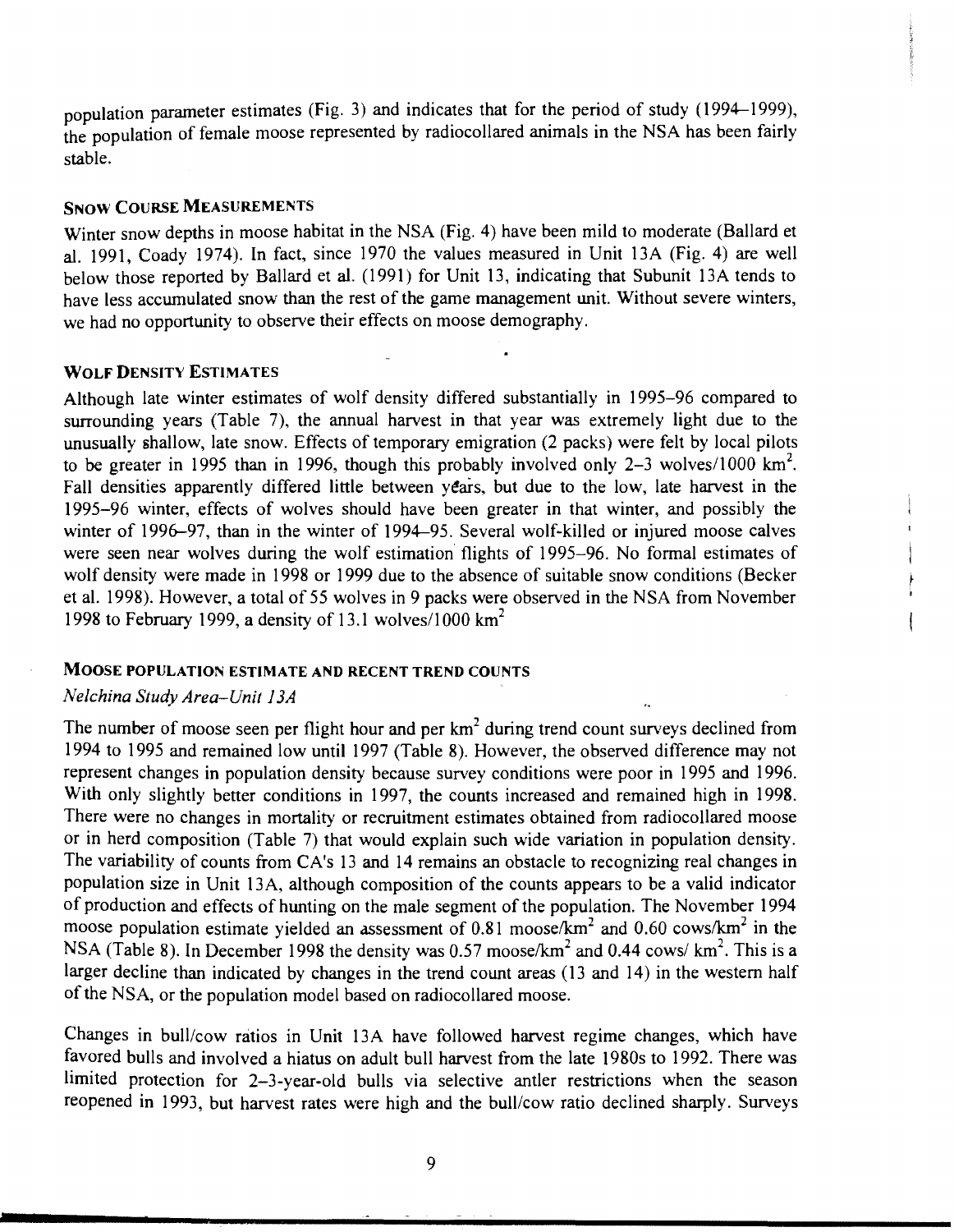reveal almost no bulls in the most accessible parts of the CA's in spite of antler restrictions, indicating that illegal harvest is a problem. Calf recruitment in recent years was 15% below the long-term average. This is in accord with the high calf mortality observed among calves of radiocollared cow moose in the NSA, and may warn of pending changes in the adult age structure and moose abundance if recruitment does not improve.

#### *Remainder ofUnit 13*

• •• i '1W

 $\mathsf{F}^{\text{lin}}$  $\mathbf{r}^{-1}\mathbf{r}_{\mathrm{st}}$ 

 $\mathbb{R}^{\mathbb{N}}$  $\mathcal{A}^{\mathcal{C}}$  Moose density indices and geographic size differ substantially among CA's (Table 9). Differences from the mean density of cow moose for each of the subunits of Unit 13 for which we have consistent CA data are shown graphically in Fig. 6. Subunits 13A and 13D are the most variable in Unit 13, making interpretation of short-term changes in moose density in these subunits more difficult.

Units 13B and 13C (Figs. 7-8) show the clearest trends in cow moose abundance: a period of strong growth until the late 1980s, followed by a small decline and relative stability for the last 5-8 years of the series. With the exception of 1997, Unit 13B (Fig. 7) has the most stable series of cow density indices, possibly due to the large proportion of the subunit that lies within CA's and relatively poor habitat to the north and south that limits migration. The 15% decline from the peak in cow moose observed in 1987 coincided with a decline in recruitment in Unit 13B, evidenced by the drop in the proportion of cows with calves after 1988 (29% to 20%,  $P<0.01$ ). In subunit 13C, the CA's comprise a small proportion of the subunit (Fig. 1) where there is more annual variation in composition and density indices of moose than in Unit 13B. The pattern in cow moose abundance was similar to that in Unit 13B, but with only a small drop in calf:cow ratios between the 1980s and 1990s.

Data from Unit 13E (Fig. 9) in the northwestern part of the unit (Fig. 1) are missing counts from the largest CA (7) in years when high densities of moose were reported in nearby areas of Units 13A and 13B. Because of the wide yearly variation in density of cow moose, there is little evidence for a trend in density in Unit 13E. Calf:cow ratios have declined 43% in the 1990s from values of 24-35 calves: 100 cows in the 1980s. Such low recruitment, sustained for the past decade, indicates that a significant decline may be occurring but is being masked by the wide annual variation in counts of adult cows. Bull to cow ratios also have declined to low levels (Fig. 9) due to hunting pressure.

Subunit 13D in the southern part of the unit has the lowest density of moose (Table 9) and calf:cow ratios but the highest bull:cow ratios (Fig. 10) in the unit. The small size of the subunit's only CA and low density of moose probably exacerbate fluctuations in the survey counts and ratios because of the potential for migration across CA boundaries. The traditional prevalence of bulls in the CA indicates that sexual segregation after the rut may affect this CA more than others (Miquelle et al. 1992).

#### PREPARATION OF REPORTS AND PUBLICATIONS

The following technical papers were published or submitted for publication to professional journals in the past year.

~----------------------------- --------~---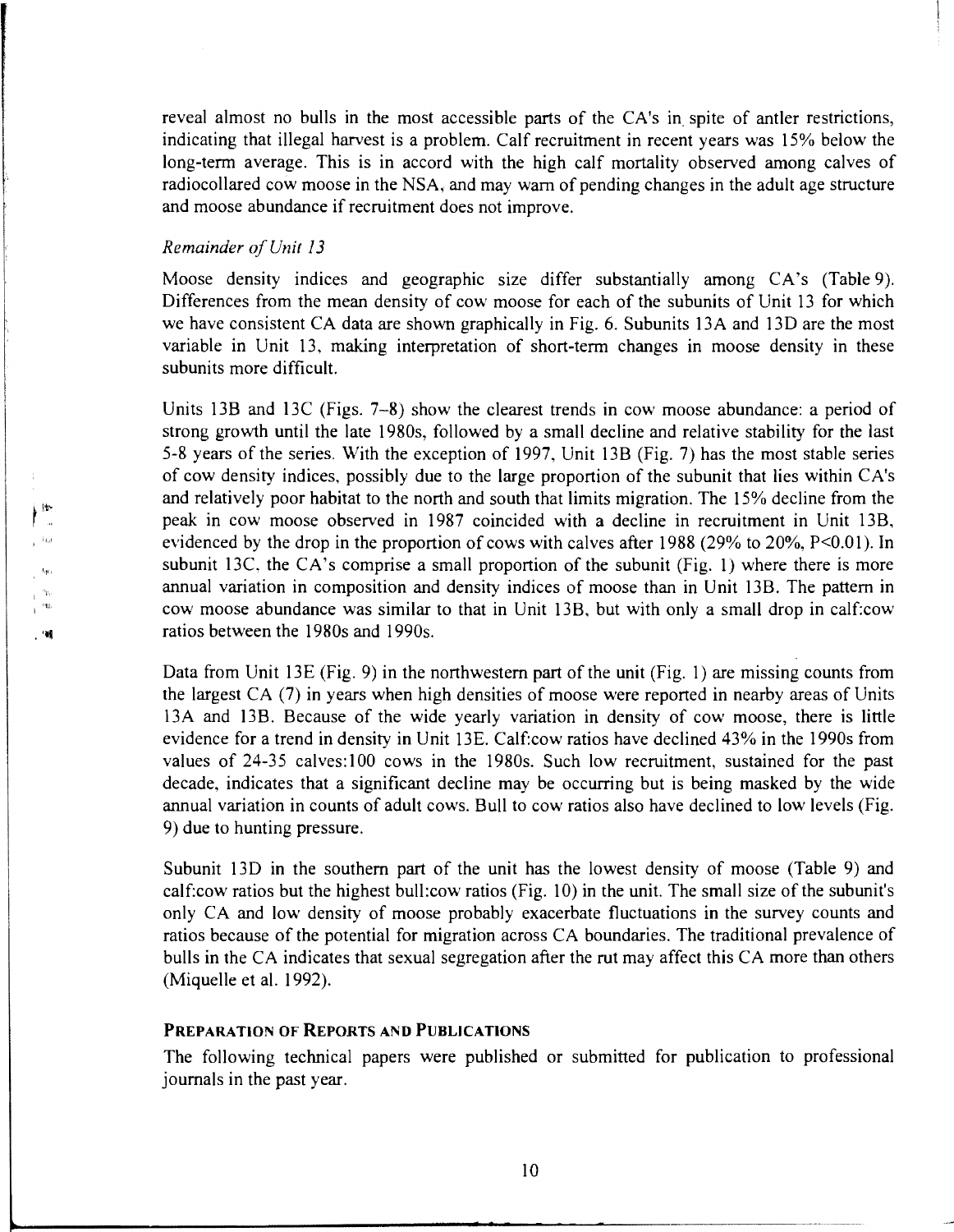BERGER, J., J.W. TESTA, T. ROFFE, AND S.L.MONFORT. (In press). Fecal steroid metabolites and relationships between carnivore colonization and ecological carrying capacity—another role for reproductive technology? Conservation Biology.

I

t

- HUNDERTMARK, K.J., M. MASTELLER, J.W. TESTA, R. TOBEY AND G. DEL FRATE. (In Review). Selective harvest revisited: the effects of antler-based harvest strategies in three moose populations in Alaska. Alces.
- TESTA, J.W., AND G.P. ADAMS. 1998. Body condition and adjustments to reproductive effort in female moose *(Alces alces)*. Journal of Mammalogy 79 (4): 1345-1354.
- TESTA, J.W., E.F. BECKER, AND. G.R. LEE (In press). Temporal patterns in survival of twin and single moose calves *(A lees alces)* in "southcentral Alaska. Journal of Mammalogy.
- TESTA, J.W., E.F. BECKER, AND G.R. LEE. (In review). Movements of female moose in relation to birth and death of calves. Alces.
- WHITE, K. S., J. BERGER and J. W. TESTA. (In review). Behavioral and ecological effects of differential predation pressure on solitary yearling moose in Alaska. Journal of Mammalogy.

# **DISCUSSION**

The status of moose in Unit 13 is of great interest to public user groups and resource managers in the state. Historical trend data indicate the population is at generally high density with changes in bull: cow ratios being driven by changes in harvest regime. Fall calf: cow ratios indicate heavy summer mortality, which has increased in certain areas in recent years. Population growth appears dependent on those ratios exceeding ca. 24 calves/100 cows for a sustained period. The evidence for a population decline in the late 1980s is strongest in the northern part of the unit in Subunits 13B and 13C. Cow moose density there is approximately 17% below the historic highs of 1986-87, and the fall calf/cow ratio since 1988 is 30% less than that observed before 1988. The rate of decline was not as great as the rate of population increase in the 1970s and early 1980s, and the adult female segment of the population has changed little in the subunits since 1991. Trend counts in Subunit 130 are too variable to interpret trends with any confidence, but moose density and calf recruitment appear lower than elsewhere in Unit 13. The density of cow moose in Subunit 13E also has been too variable to detect a decline, but significantly reduced calf: cow ratios, 57% of those in the 1980s, indicate that a decline in the adult population is probably ongoing.

Annual variation in the long-term record of indices to cow moose abundance in Subunit 13A was more than expected to result from natural dynamics of a closed population. There were no indications from composition that sharp annual changes in the cow moose index were preceded by appropriate changes in recruitment. From 1980-86, years in which CA 7 was surveyed north of 13A, the number of adult moose there showed a tendency to vary in an opposite direction to that seen in the adjacent CA 14 in Unit 13A, indicating temporary migration. There are no traditional CA's in the portion of Unit 13D that borders the CA's of Unit 13A, so we have no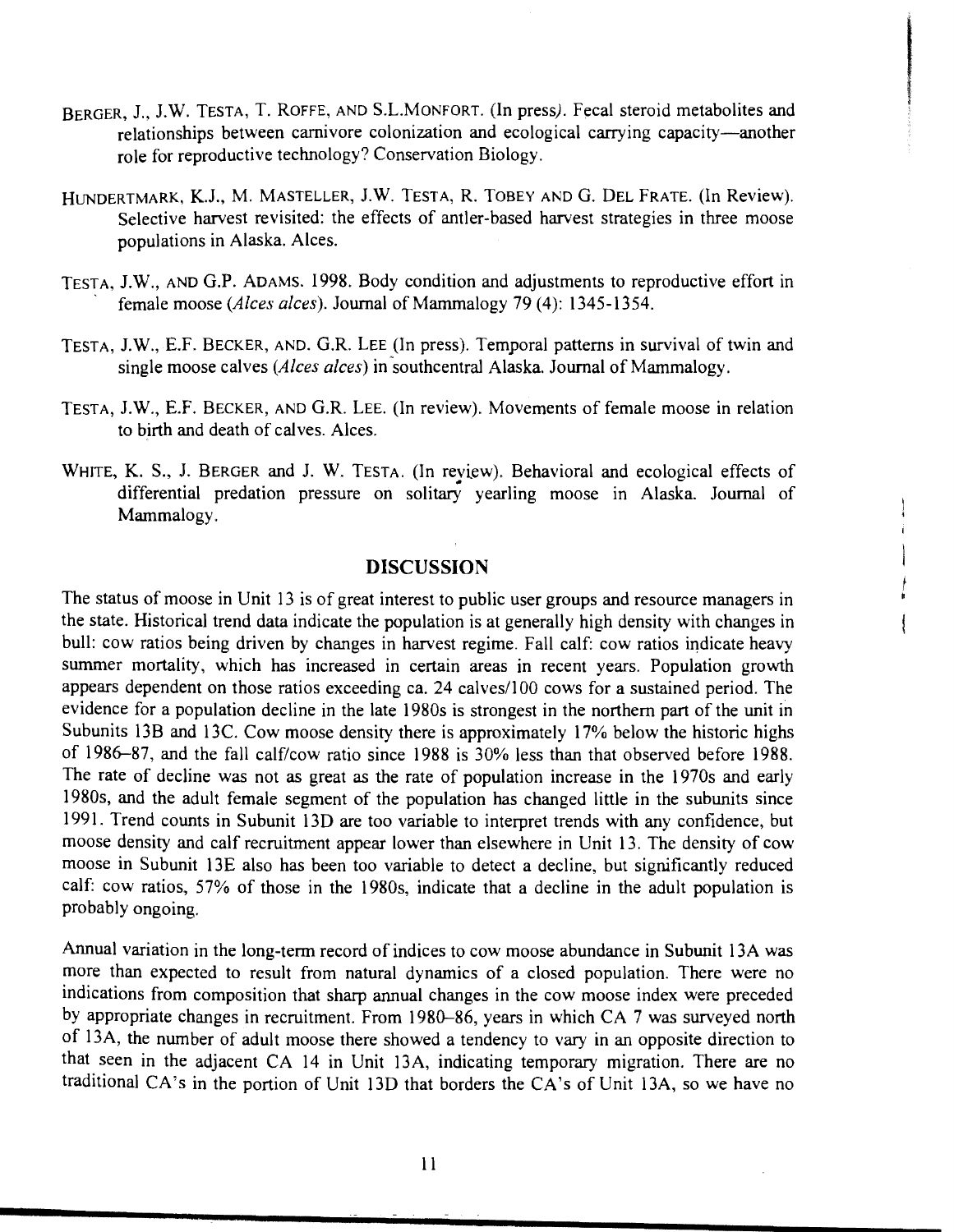way, with present data, to test the hypothesis that year-to-year variation in the counts in Unit 13A is caused from movements of moose across that boundary. However, radiotracking of moose captured in the southern and eastern parts of the NSA indicate that some movements to Unit 13D and the unsurveyed portion of Unit 13A do occur. For these reasons, I believe that migration plays a significant role in the sudden changes of moose abundance observed in CA's 13 and 14 and that short-term changes in moose counts from CA's 13 and 14 must be interpreted cautiously.

Direct estimates of moose abundance were made in CA 14 in 1983 (Ballard et al. 1991) and in the western half of Unit 13A in 1987, 1994, and 1998. The estimated density of moose in 1983 in CA 14 was nearly identical with that for the NSA in 1994, but the estimate in 1987 was 55% higher than either value. While this might be considered evidence for a peak in 1987 that was substantially above current population levels, the trend count data (Fig. 5) indicate the elevated density estimate in 1987 was the result of an influx of moose that was reversed the following year. It should not be considered a legitimate baseline on which to manage the population.

Stability since 1994 was indicated by the population parameters estimated from radiocollared moose in the NSA ( $\lambda$  = 1.005). However, density estimates in the entire NSA in 1994 and 1998 showed a decline of 25% in those 4 years. Evidence from the CA surveys (Fig. 5) in the NSA of a much smaller decline reemphasizes the need for cautious interpretation of data representing a comprehensive trend from the NSA. Most radiocollared moose contributing data to the model occupied areas of moderate to high density in CA 14 and the NE boundary of CA 13 (Fig. 1), areas showing only slight evidence for changing female density (Figs. 5, 11 ). A model based on that sample may accurately represent what is occurring in those areas and not capture a declining trend in the south and eastern part of the NSA. Also, estimated adult survival (0.93) was substantially higher than that implied by age structure data in other studies of moose (e.g., Peterson 1977); a rate in the lower range of the estimated confidence interval would imply a 2% annual rate of decline. Fall calf:cow ratios in CA's 13 and 14 from 1993-1997 were 16% below the average of the previous 10 years. Reducing the calf survival in a stable population model by a comparable amount would cause a population decline of ca. 2% per year, or ca. 8% in 4 years. Also, movements by radiocollared moose across the eastern and southern boundary of the NSA have typically occurred in November, so the apparent decline in the density estimates of 1994 and 1998 may include a seasonal effect of conducting the estimates in early November (1994) and early December (1998). For these reasons, it seems probable that a true rate of decline in the adult female segment of the moose population lies somewhere between the modeled rate and the comparison of 1 994 and 1 998 population estimates.

,,,

 $|0 \rangle$ 

, 'Wil!

Studies in the NSA have shown a relationship between the energy stores of adult female moose, as measured by rump-fat thickness, and reproductive performance in both the year prior and year after the autumn in which they were measured (Testa and Adams 1998). This was especially apparent in the proportion of cows with calves and was indicated by a trend toward fewer twins among cows with low rump-fat measurements the previous fall. Franzmann and Schwartz (1985) indicated that spring twinning rate indicates nutritional status of a moose population, and Gasaway et al. (1992) compiled evidence that moose near a resource-dependent carrying capacity may have low twinning rates. Twinning rates in the NSA in 1994-96 (9-15%) were among the lowest recorded for moose (Gasaway et al. 1992), while twinning rates in the rest of the unit in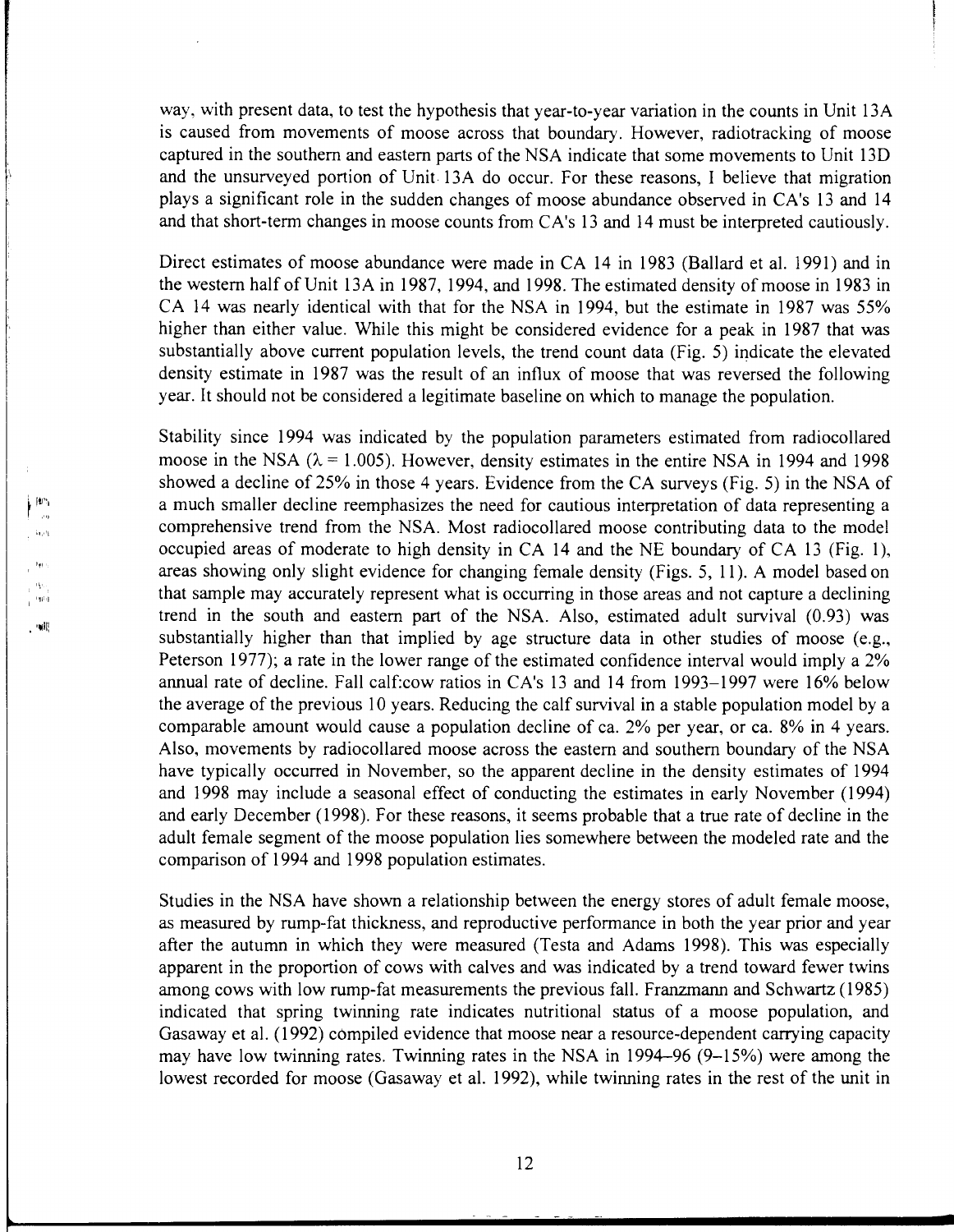recent years have been higher, but not above average (23-40%: R. Tobey, personal communication, and J.W. Testa unpublished).

As indexed by twinning rate, productivity of the female segment of the population of moose in the NSA has improved in the last 5 years. Although low snowfall in recent winters (Fig. 4) has probably contributed to this improvement, overall density of moose has declined due to the heavy harvest of males from the population and modest decline in adult females (Fig. 5), indicating a density-dependent increase in twinning. The most recent rates of twinning in the NSA are nearer those of the remainder of Unit 13. In the NSA in 1995, browsing intensity appeared to be high relative to 2 other drainages in Interior Alaska (Testa 1996), but recent browsing intensity in mild winters has been low (Collins 1999). Two conclusions are relevant to moose in Unit 13. In the NSA, where moose densities were high, there was a moose-vegetation interaction that appears to have reduced moose productivity relative to that of moose in other parts of the unit. Indications of moose nutritional status elsewhere in the unit are no better than average.

Mortality of adult females in the NSA is low, while calf and possibly yearling mortality is high. The low survival of calves to adult age is probably not sustainable in the long term because the present adult age structure contains a high proportion of prime-age adults born before and during the peak of moose numbers before 1988. As these adults age, their susceptibility to mortality agents will probably increase (Peterson 1977), and increased calf recruitment will be necessary to offset increasing adult mortality.

The current rate of calf mortality in the NSA has been somewhat higher that that observed by Ballard et al. (1991), though the timing of mortality (almost all in the first 60 days) has been similar (Testa et al. In press). Sightings of brown bears, often on moose kills in the spring, are high and support the contention that brown bears remain the principal cause of calf mortality in the NSA and probably in the remainder of Unit 13 (Ballard et al. 1991). Assuming that changes in moose numbers were related solely to changing composition relative to adult females, and using the average overwinter wolf densities, moose/wolf ratios in the NSA ranged between 80 and 115 from 1994-95 to 1996-97. These are above the densities at which Gasaway et al. ( 1983) suggested that wolves could limit moose populations, but probably within the range at which wolves plus bears limit the moose population (Gasaway et al. 1992). The density of brown bears older than 2 years in a 2400 km<sup>2</sup> section of the NSA was estimated at 21 per 1000 km<sup>2</sup> (95% CI = 18-26) in spring 1998, but this estimate was considered an index, rather than an estimate for the entire NSA (Testa et al. 1998). Because we made the estimate during the calving season and in an area of high abundance of moose and caribou, the density of bears there may be higher than that in the entire NSA. This would indicate that the ratio of adult moose to bears probably is not lower than 38. However, the combined effects of wolves and bears remain a matter of speculation in an area where caribou also are abundant for part of the year as alternative prey (Gasaway et al. 1992). Bears appear to have a greater effect on moose calf survival in the NSA and Unit 13 than do wolves, and we would expect effects of bears on moose population dynamics to be delayed through persistently poor recruitment, rather than direct through adult mortality. Consequently, the expected trajectory of a moose population preyed upon most heavily by bears may follow a slow decline, rather than a rapid one.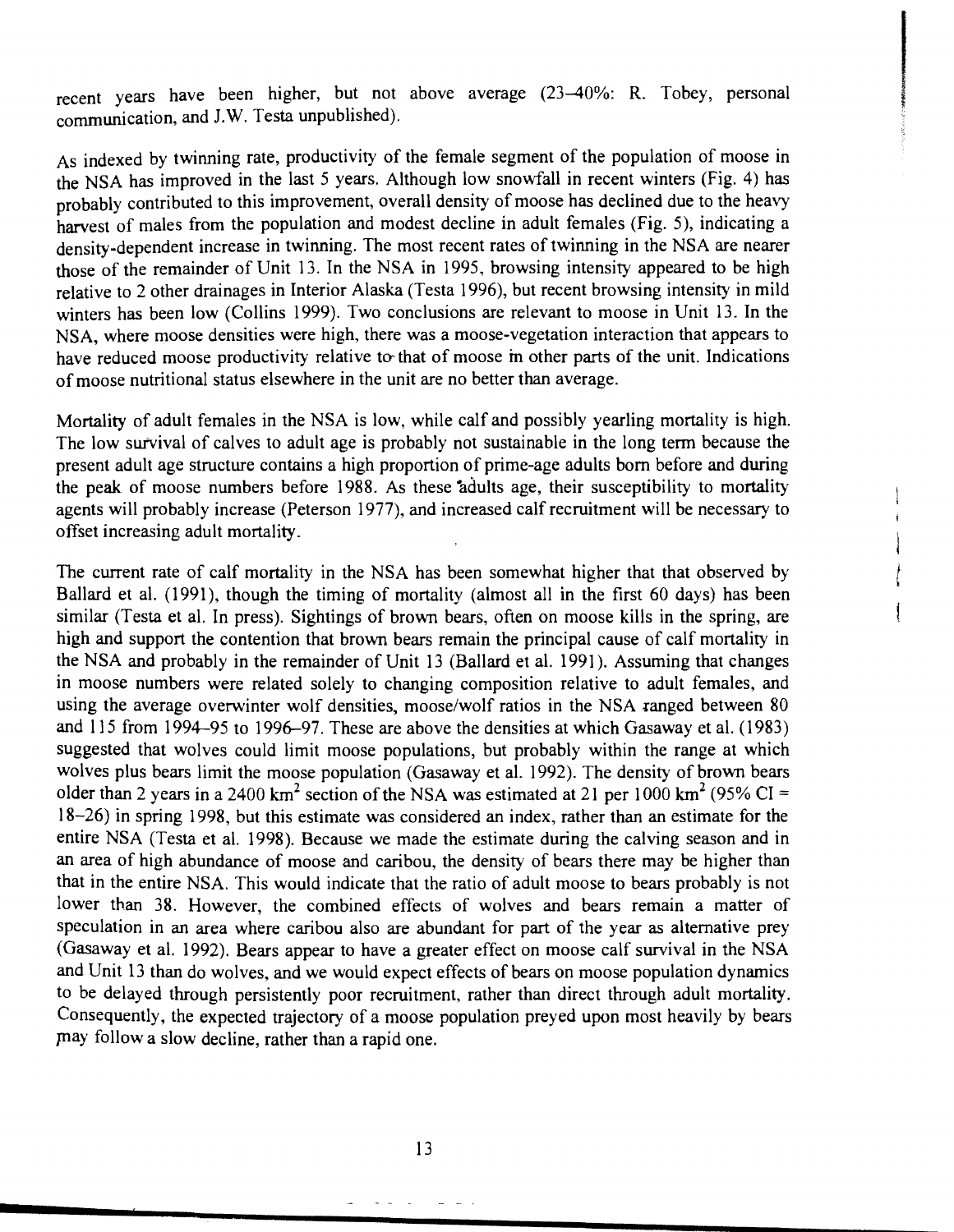The management of predator numbers for the purpose of increasing human harvest of moose and caribou in Alaska is a matter of heated debate. The Board of Game modified harvest regulations in Unit 13 to increase the take of brown bears to increase moose calf survival. An increase in calf survival will be necessary to increase moose and to offset an expected increase in the mortality of aging adults, although that increase has yet to be seen. Because of the feedback loop between calving success and energy stores of adult female moose, increases in calf survival to autumn that may follow reductions in predator populations could cause compensatory decreases in calving and twinning rates (Testa 1998). Given the high densities and low productivity of moose in some parts of Unit 13 (notably 13A and 13E), and rather average productivity in areas where moose have declined, care must also be taken that moose densities are not allowed to increase beyond what the range will support. Predator impact is distributed fairly evenly over the moose population. If management actions successfully reduce predation pressure on moose, human harvest of moose "released" from predation pressure should mimic normal predator impact as much as possible to avoid local irruption or overharvest of the moose population.

#### **ACKNOWLEDGMENTS**

The following Alaska Department of Fish and Game staff participated in these studies and their efforts are greatly appreciated: Earl Becker, Suzan Bowen, Bill Collins, John Crouse, Craig Gardner, Howard Golden, Chris Hundertmark, Jackie Kephart, Enid Keyes, Kiana Koenen, Audrey Magoun, Mark Masteller, Dennis McAllister, Mike McDonald, Boyd Porter, Jeff Sellinger, Tom Stephenson, Becky Strauch, Brad Scotton, Una Swain, Shelly Szepanski, Bill Taylor, Leigh Tutterow, David Vandenbosch, and Jim Woolington. Volunteers included DVM John Blake and DVM Kimberly Beckman (University of Alaska Fairbanks) and Layne Adams and Kurt Jenkins (National Biological Service). Earl Becker organized the wolf surveys and calculated density estimates. Jay Ver Hoef, Earl Becker, and Bill Taylor organized the moose population estimate in fall 1994. Collaborators Gregg Adams (University of Saskatchewan) and Knut Kielland (University' of Alaska Fairbanks) were instrumental in the areas of ultrasonography and vegetation analysis, respectively. Pilots Harley McMahon, Chuck McMahon, Mike Meekin, Bill Wiederkehr, Rick Swisher, AI Lee, Paul Zaczkaoski, and, especially, Jerry Lee were essential contributors to this research.

#### **LITERATURE CITED**

AGRESTI, A. 1990. Categorical Data Analysis. Wiley and Sons, New York. 558 pp.

I ifj11l

一喊

 $\vert \mathbf{b}\rangle$ 

 $\rightarrow$  and

BALLARD, W.B., J.S. WHITMAN AND C.L. GARDNER. 1987. Ecology of an exploited wolf population in south-central Alaska. Wildl. Monogr. 98: 54pp.

, -----, AND D.J. REED. 1991. Population dynamics of moose in south-central Alaska. Wildl. Monogr. 114. 49pp

BECKER, E. F., SPINDLER, M.A. AND T.O. OSBORNE. 1998. A population estimator based on network sampling of tracks in the snow. J. Wildl. Manage. 62: 968-977.

COADY, J. W. 1974. Influence of snow on behavior of moose. Nat. Can. (Que.) 101: 417–436.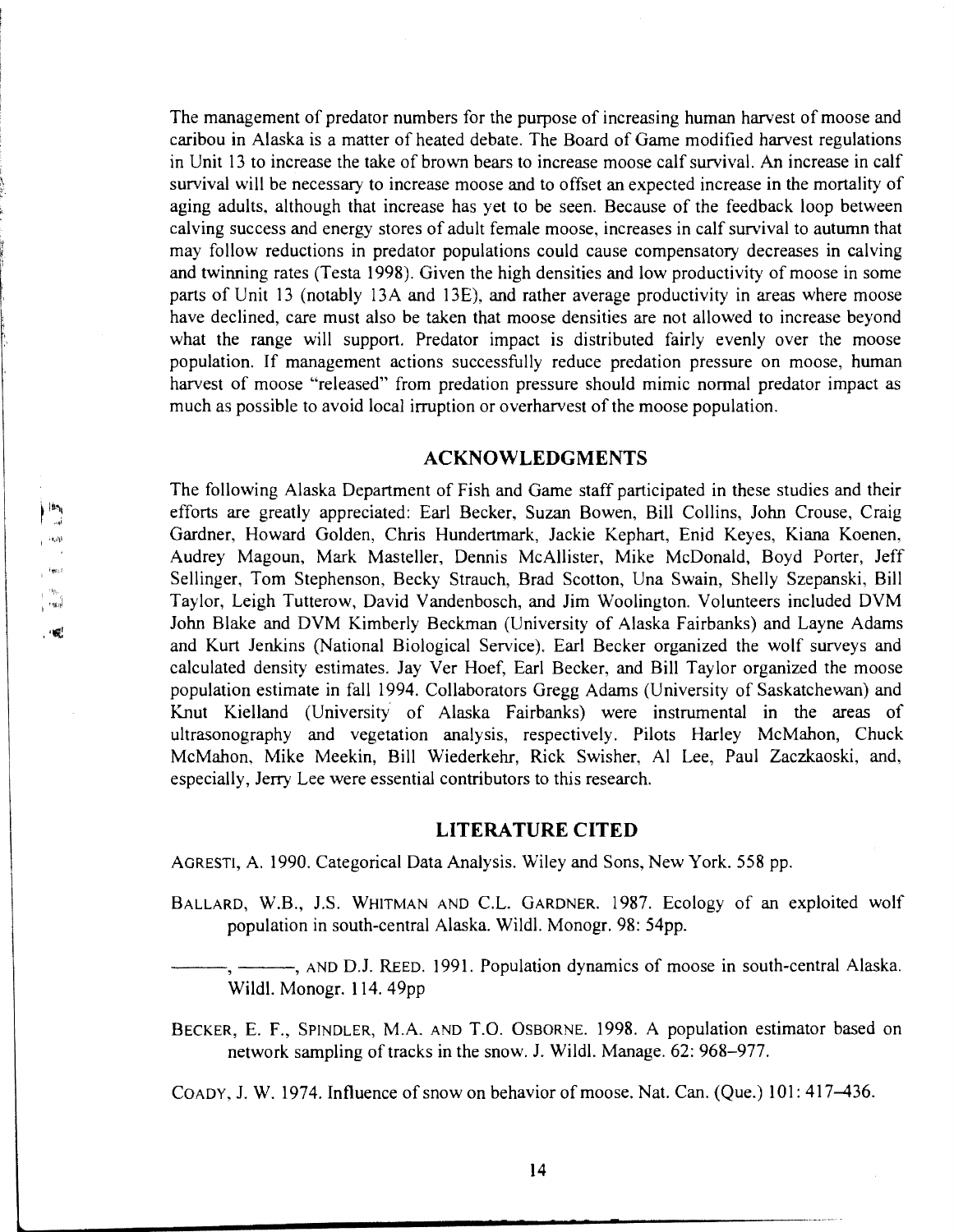- COLLINS, W. B. 1999. Interrelationship of forage and moose in game management unit 13. Federal Aid in Wildlife Restoration Research Progress Report. Grant W-27-1 Alaska Department of Fish and Game. Juneau, Alaska USA
- EBERHARDT, L.L. 1985. Assessing the dynamics of wild populations. J. Wildl. Manage. 49: 997-1012.
- AND D.B. SINIFF. 1977. Population dynamics and marine mammal management policies. J. Fisheries Res. Bd. Canada 34: 183-190.
- FRANZMANN, A.W. AND C.C. ScHWARTZ. 1985. Moose twinning rates: a possible condition assessment. J. Wildl. Manage. 49: 394-396.
- GASAWAY, W.C., R.O. STEPHENSON, JAMES L. DAVIS, P.E.K. SHEPHERD AND O.E. BURRIS. 1983. Interrelationships of wolves, prey, and man in interior Alaska. Wildl. Monogr. 84, 50pp.
- -, S.D. DUBOIS, D.J. REED AND S.J. HARBO. 1986. Estimating moose population parameters from aerial surveys. Biol. Pap. Univ. Alaska, No. 22. 108 pp.
- ---, R.D. BOERTJE, D.V. GRANGAARD, D.O. KELLEYHOUSE, R.O. STEPHENSON, AND D.O. LARSEN. 1992. The role of predation in limiting moose at low densities in Alaska and Yukon and implications for conservation. Wildl. Monogr. 120. 59pp.
- LENZ, M.F., A.W. ENGLISH AND A. DRADJAT. 1993. Real-time ultrasonography for pregnancy diagnosis and foetal aging in fallow deer. Austr. Vet. J. 70: 373-375.
- MIQUELLE, D.O., J. M. PEEK and V. VAN BALLENBERGHE. 1992. Sexual segregation in Alaskan moose. Wildl. Monogr. 122: 1-57.
- MILLER, S.D. 1990. Detection of differences in brown bear density and population composition caused by hunting. Int. Conf. Bear Res. and Manage. 8: 393-404.
- PETERSON, R.O. 1977. Wolf ecology and prey relationships on Isle Royale. National Park Service Scientific Monograph Series 11. 21 Opp.
- POLLOCK, K.H., S.R. WINTERSTEIN, C.M. BUNCK AND P.O. CURTIS. 1989. SUrvival analysis in telemetry studies: the staggered entry design. J. Wildl. Manage. 53: 7-15.
- ROWELL, J.E., P.F. FLOOD, C.A. RUDER AND R.G. SASSER. 1989. Pregnancy-specific protein in the plasma of captive muskoxen. J. Wildl. Manage. 53: 899-901.
- SCHMITT, S.M. AND W.J. DALTON. 1987. Immobilization of moose by carfentanil and xylazine and reversal with naltrexone, a long acting antagonist. Alces 23: 195-219.
- SKOOG, R.O. 1968. Ecology of the caribou (Rangifer *tarandus granti*) in Alaska. Ph.D. Thesis, University of California, Berkeley, USA. 699pp.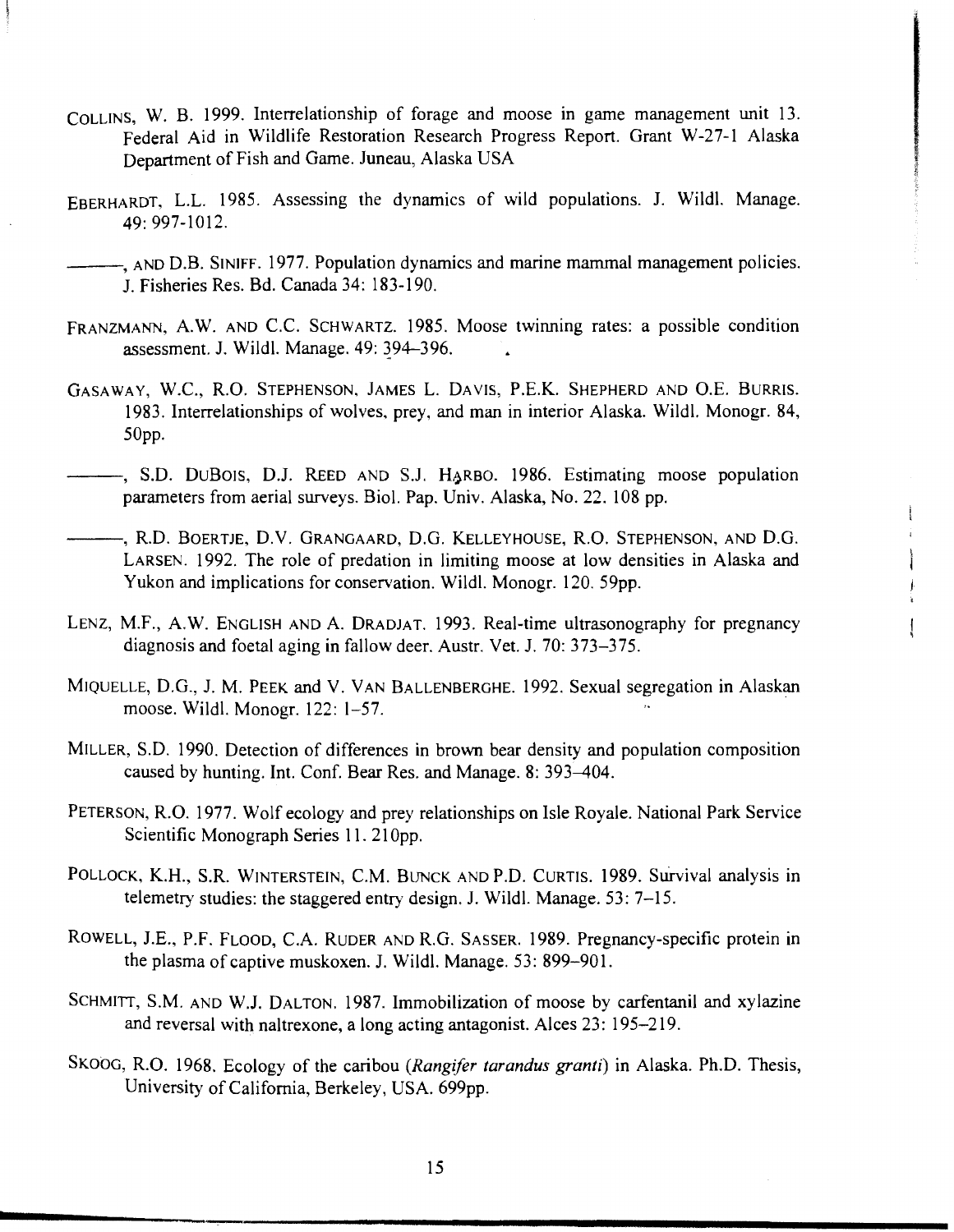- STEPHENSON, T.R., K.J. HUNDERTMARK, C.C. SCHWARTZ AND V. VAN BALLENBERGHE. 1993. Ultrasonic fat measurement of captive yearling bull moose. Alces 29: 115-124.
- STEPHENSON, T.R., J.W.TESTA, G.P. ADAMS, R.G. SASSER, C.C. SCHWARTZ, AND K.J. HUNDERTMARK. 1996. Diagnosis of pregnancy and twinning in moose by ultrasonography and serum assay. Alces 31: 167-172.
- TESTA, J.W. 1996. Population dynamics of moose and predators in Game Management Unit 13. Federal Aid in Wildlife Restoration Research Progress Report. Grant W-24-3. Alaska Department of Fish and Game. Juneau, Alaska USA.
	- -, W.P. TAYLOR, AND S.D. MILLER. 1998. Impacts of heavy hunting pressure on the density and demographics of brown bear populations in Southcentral Alaska. Federal Aid in Wildlife Restoration. Research Progress Report. Grant W-24-5, Alaska Department of Fish and Game. Juneau, Alaska USA.
		- -, E.F. BECKER AND G.R. LEE. (In Press). Temporal patterns in survival of twin and single moose calves *(Alces alces)* in Southcentral Alaska. J. Mamm. 80: 000-000.
- -, AND G.P. ADAMS. 1998. Body condition and adjustments to reproductive effort in female moose *(Alces alces).* J. Mamm. 79: 1345-1354.
- WOOD, A.K., R.E. SHORT, A.-E.DARLING, G.L. DUSEK, R.G. SASSER AND C.A. RUDER. 1986. Serum assays for detecting pregnancy in mule and white-tailed deer. J. Wildl. Manage.  $\cdot$   $\cdot$  50: 684-687.

J. Ward Testa Wildlife Biologist III

**PREPARED BY:** APPROVED BY:

Wayne L. Regelin, Director Division of Wildlife Conservation

Steven R. Peterson, Senior Staff Biologist Division of Wildlife Conservation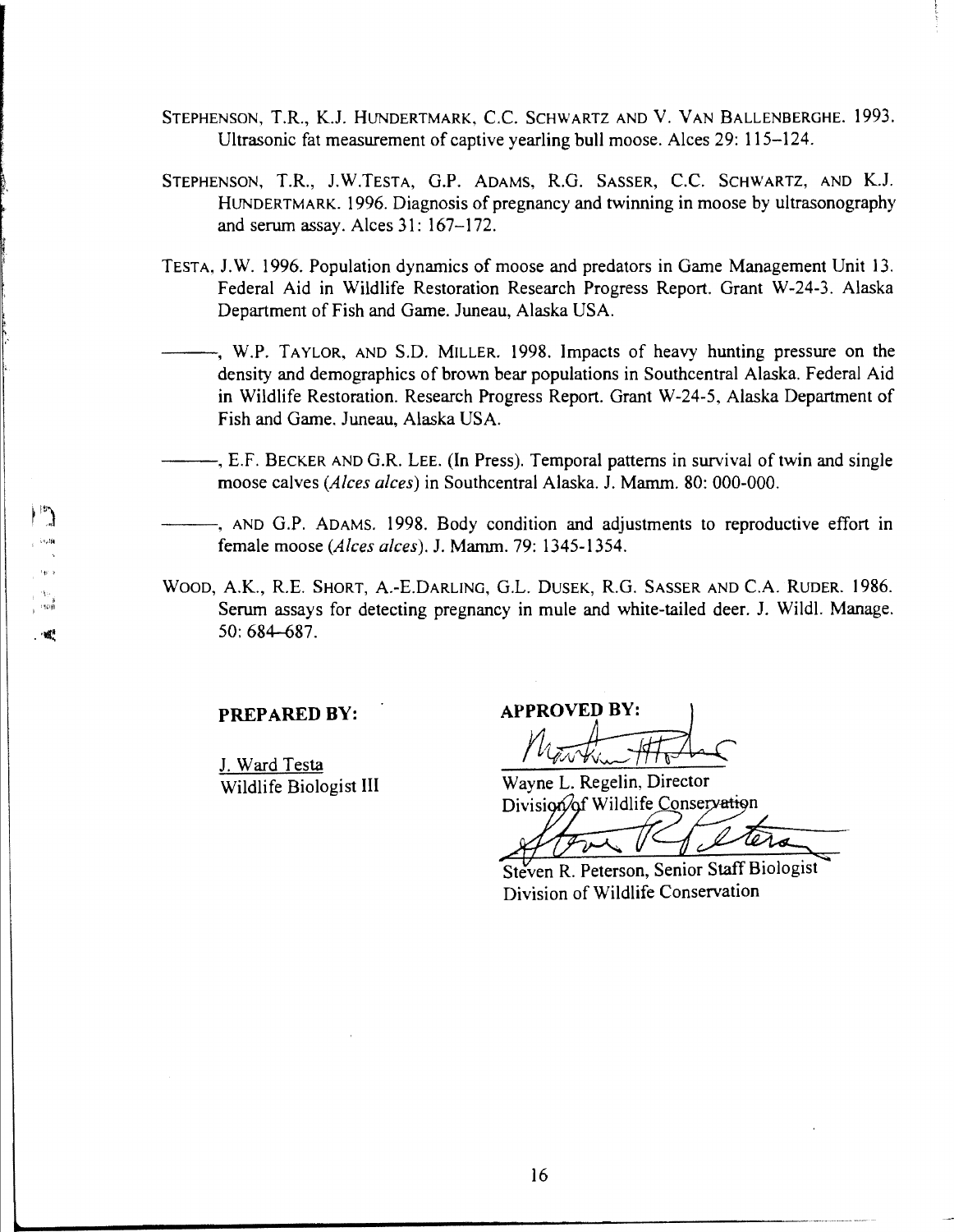

Figure 1. Game Management Unit 13 in 5 subdivisions (A-E) in Southcentral Alaska, with traditionally surveyed trend count areas and boundary for Nelchina Study Area (NSA).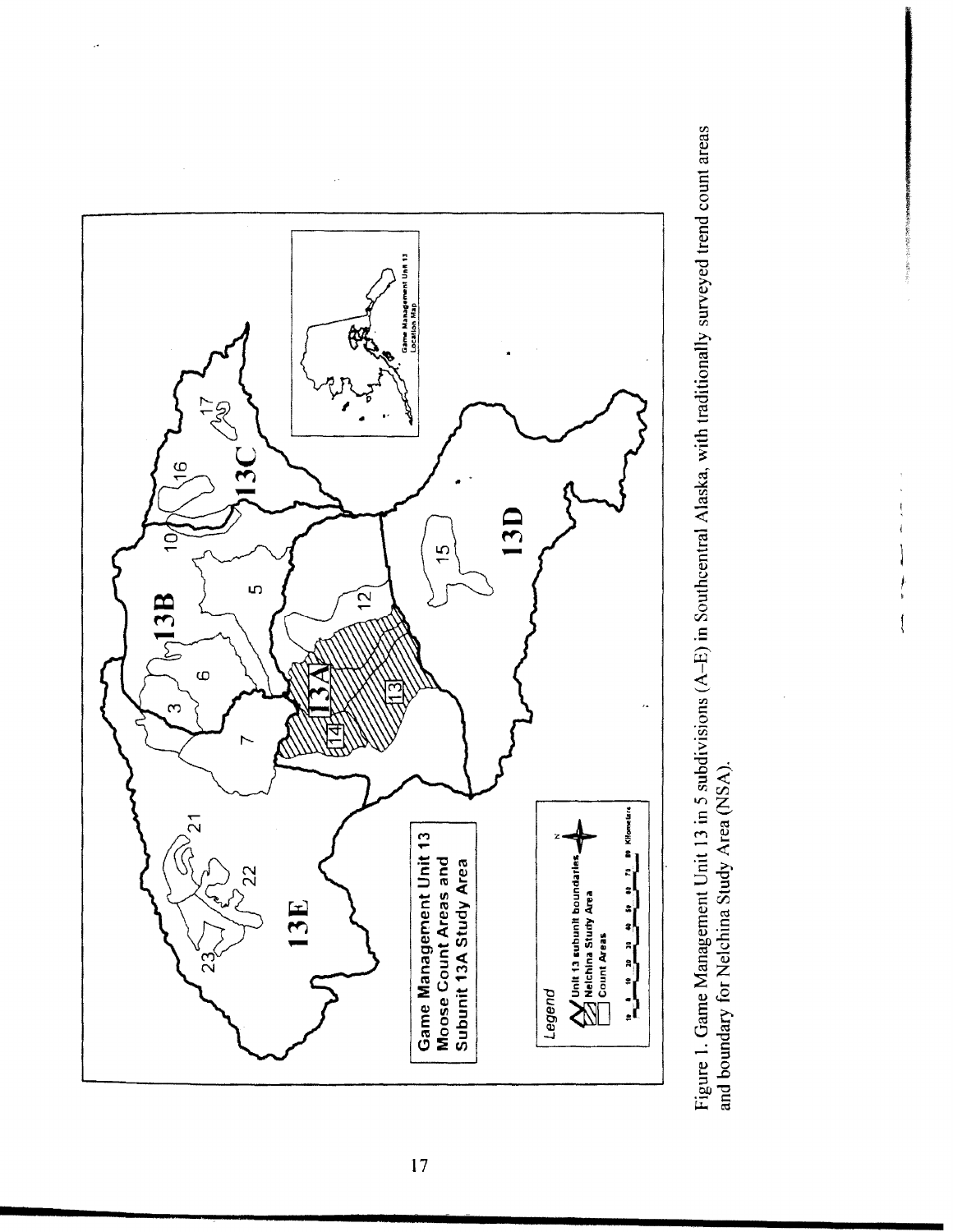A BERRICH



Figure 2. Age-specific daily mortality rate of moose calves in the Nelchina Study Area in spring 1994–1997, with 7-day running average (bold) and least squares regression lines superimposed.

 $\overline{81}$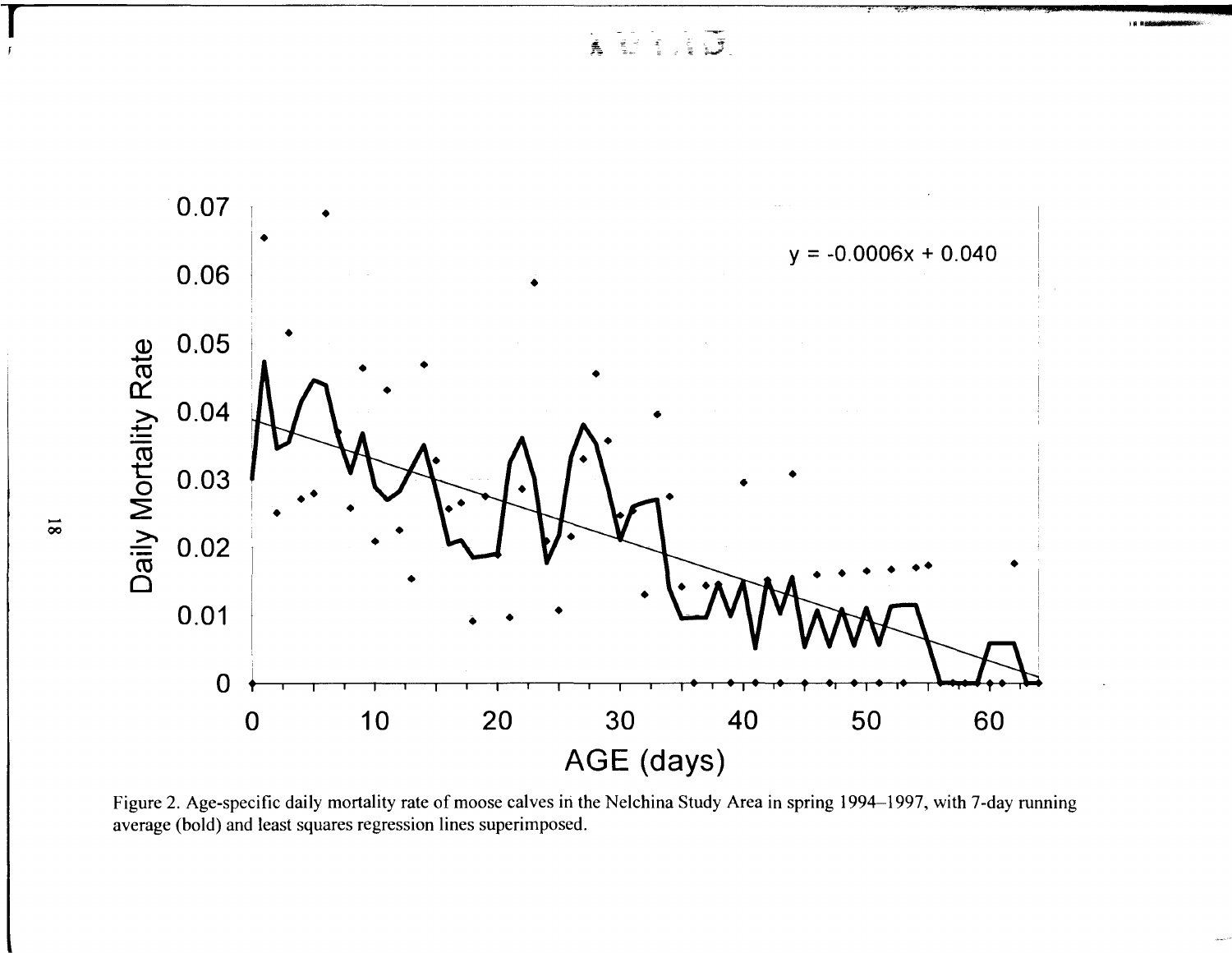

Figure 3. Sensitivity of modeled population growth rate ( $\lambda = 0.01$ ) to uncertainty in population parameters estimated from telemetry and survey data from moose in the Nelchina Study Area, Southcentral Alaska. Parameters are annual rates of survival of calf (PO), yearling (Pl) and adult moose (P), age of primiparity (a), and adult fecundity (F).

 $\overline{6}$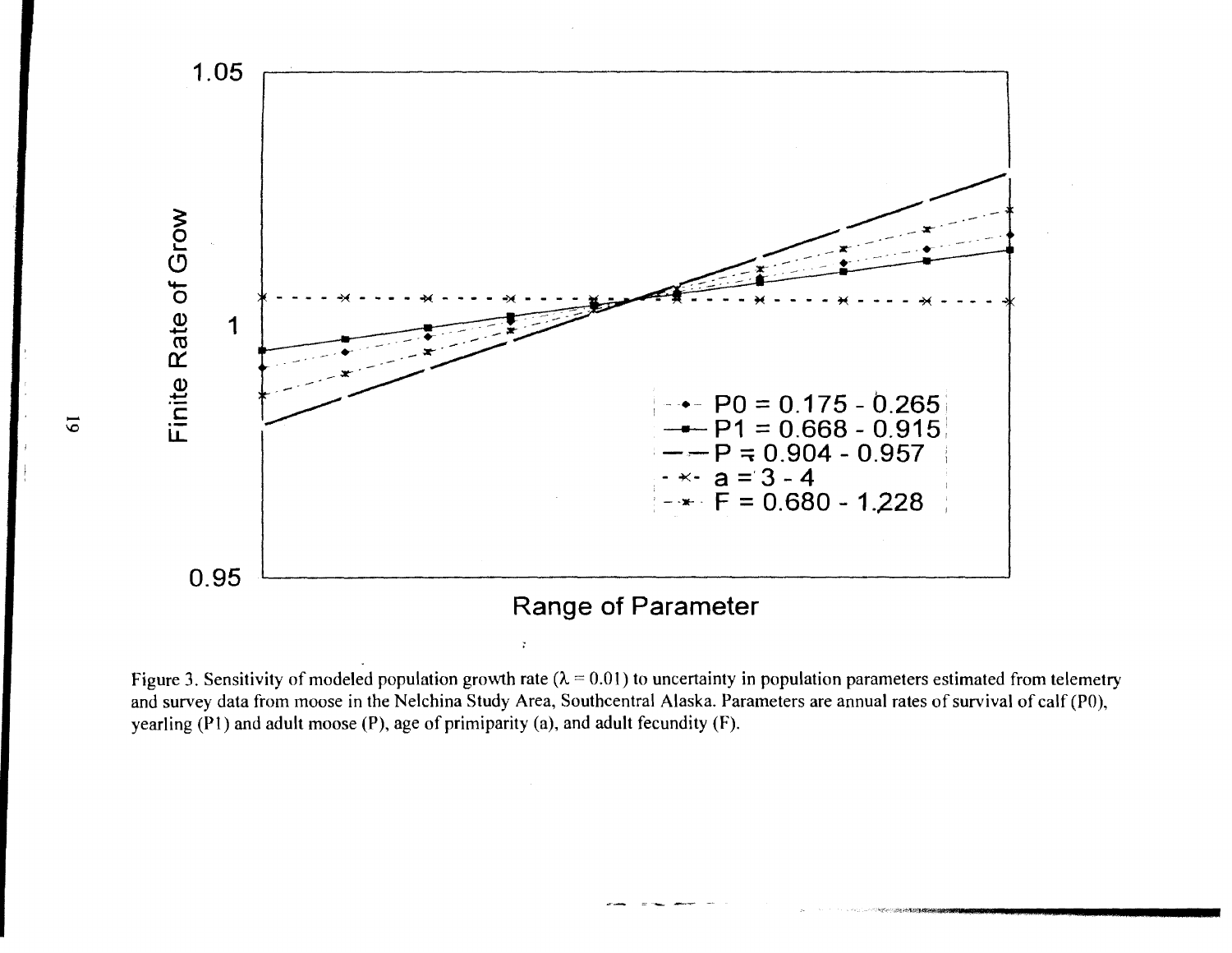AUIIU.



Figure 4. Winter severity index  $(\pm SD)$  among sites) in Nelchina Study Area from 1970–1999.

 $\infty$ 

。<br>・ト 動家の?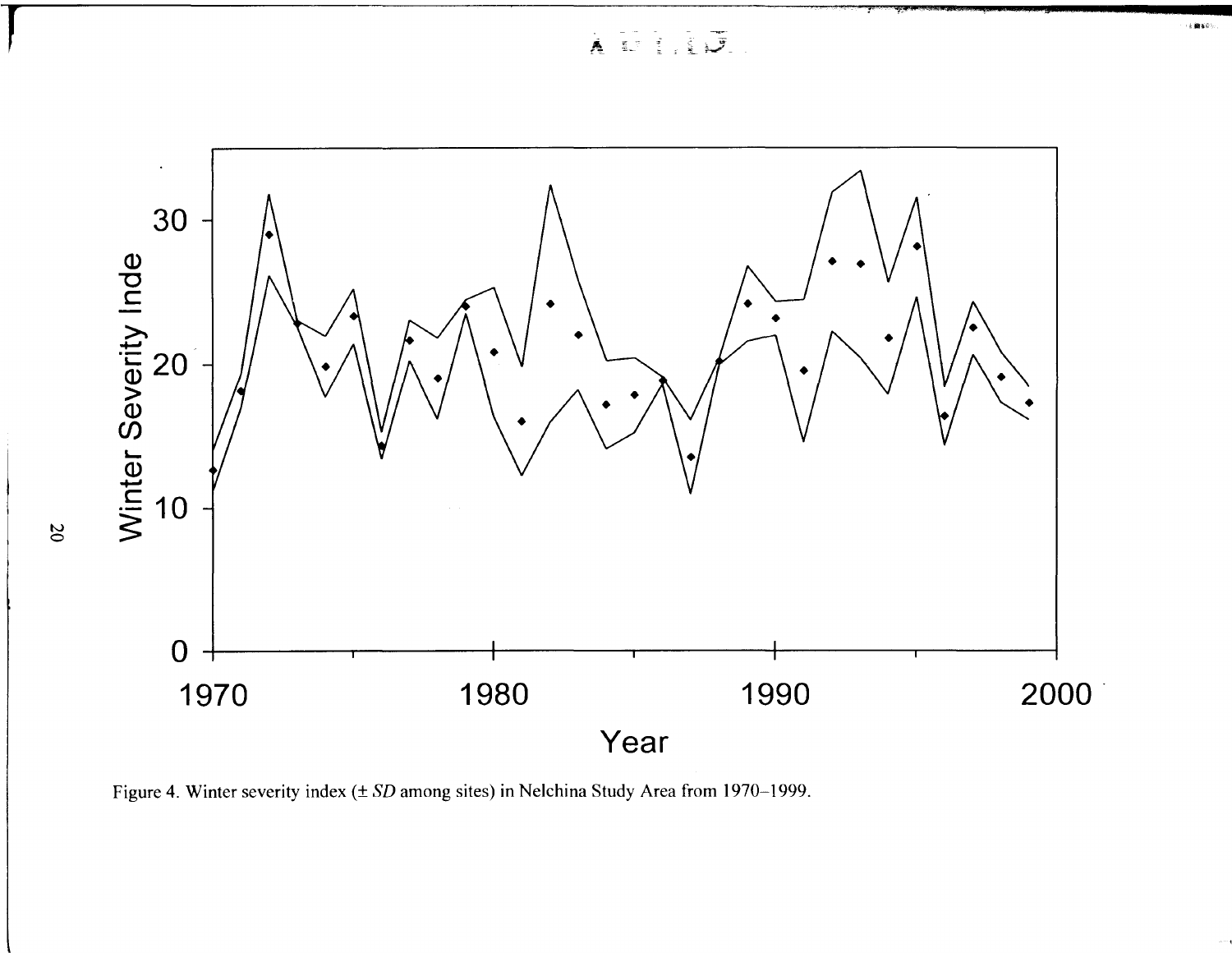

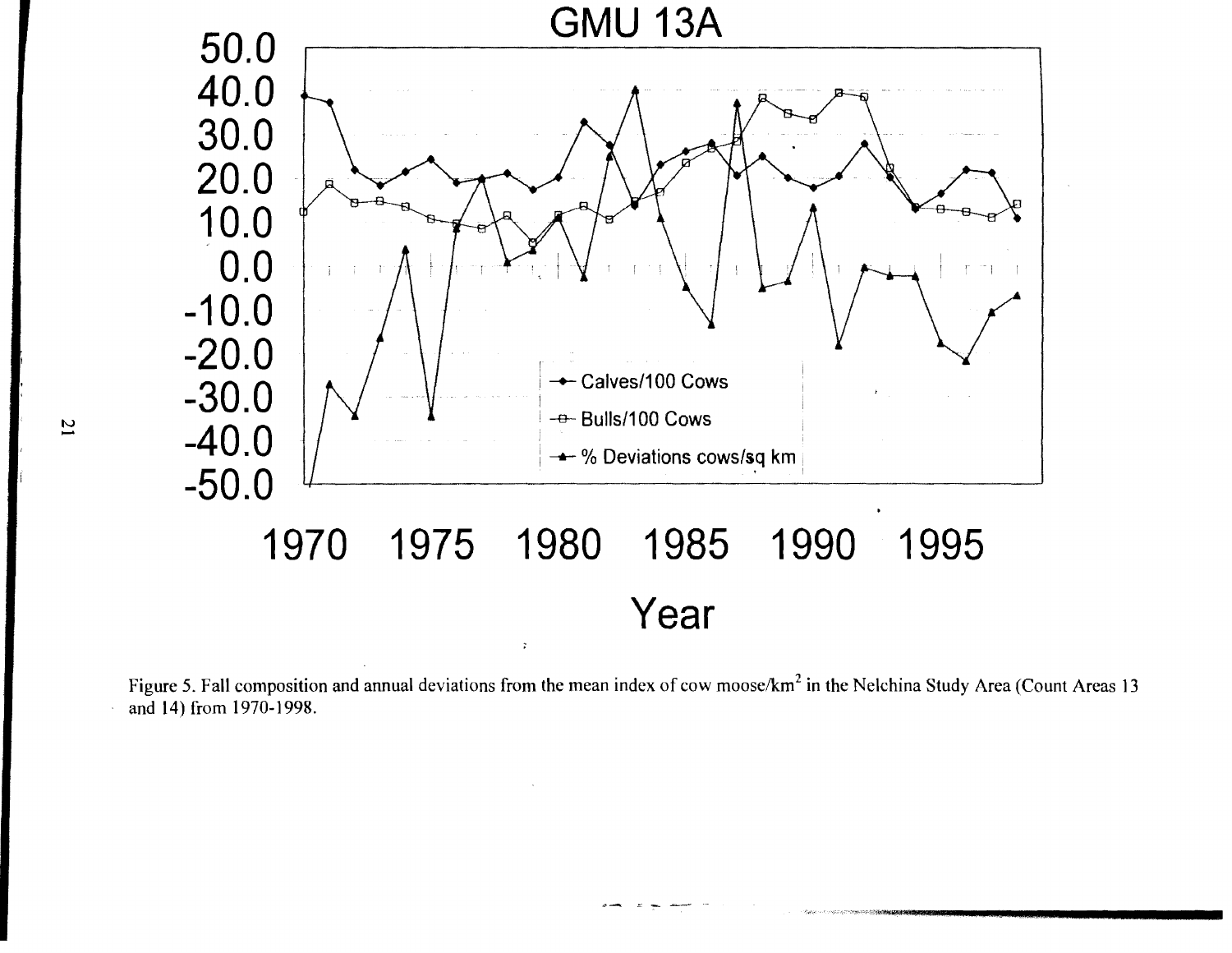

Figure 6. Annual deviations from the mean index (1970–1998) of cows/km<sup>2</sup> in the major subunits of Unit 13.

N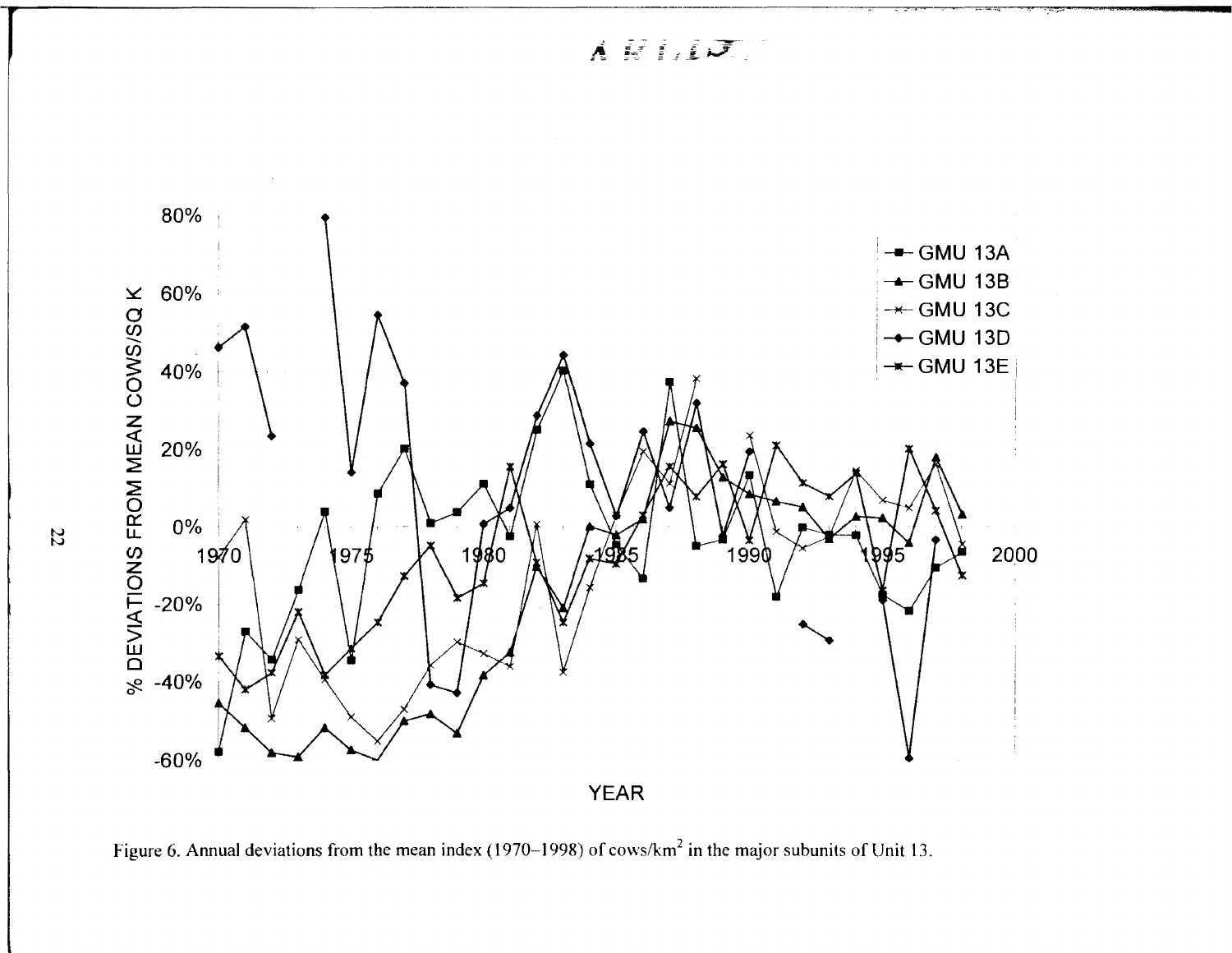



Figure 7. Fall composition and annual deviations from the mean index of cow moose /km<sup>2</sup> in Unit 13B from 1970-1998.

N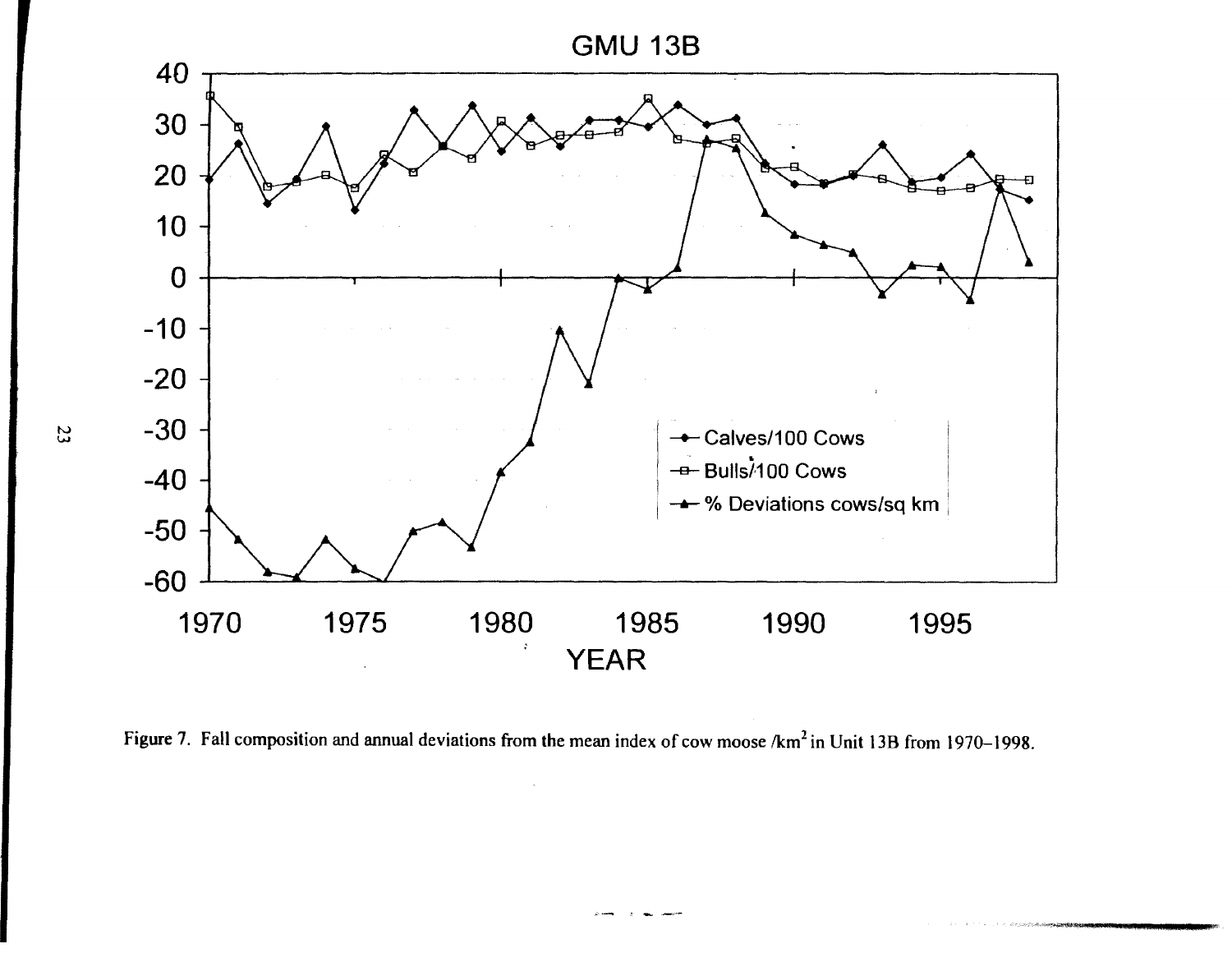$A \times I$   $\downarrow$   $J$ 



Figure 8. Fall composition and deviations from the mean index value of cow moose/km<sup>2</sup> in Unit 13C from 1970–1998.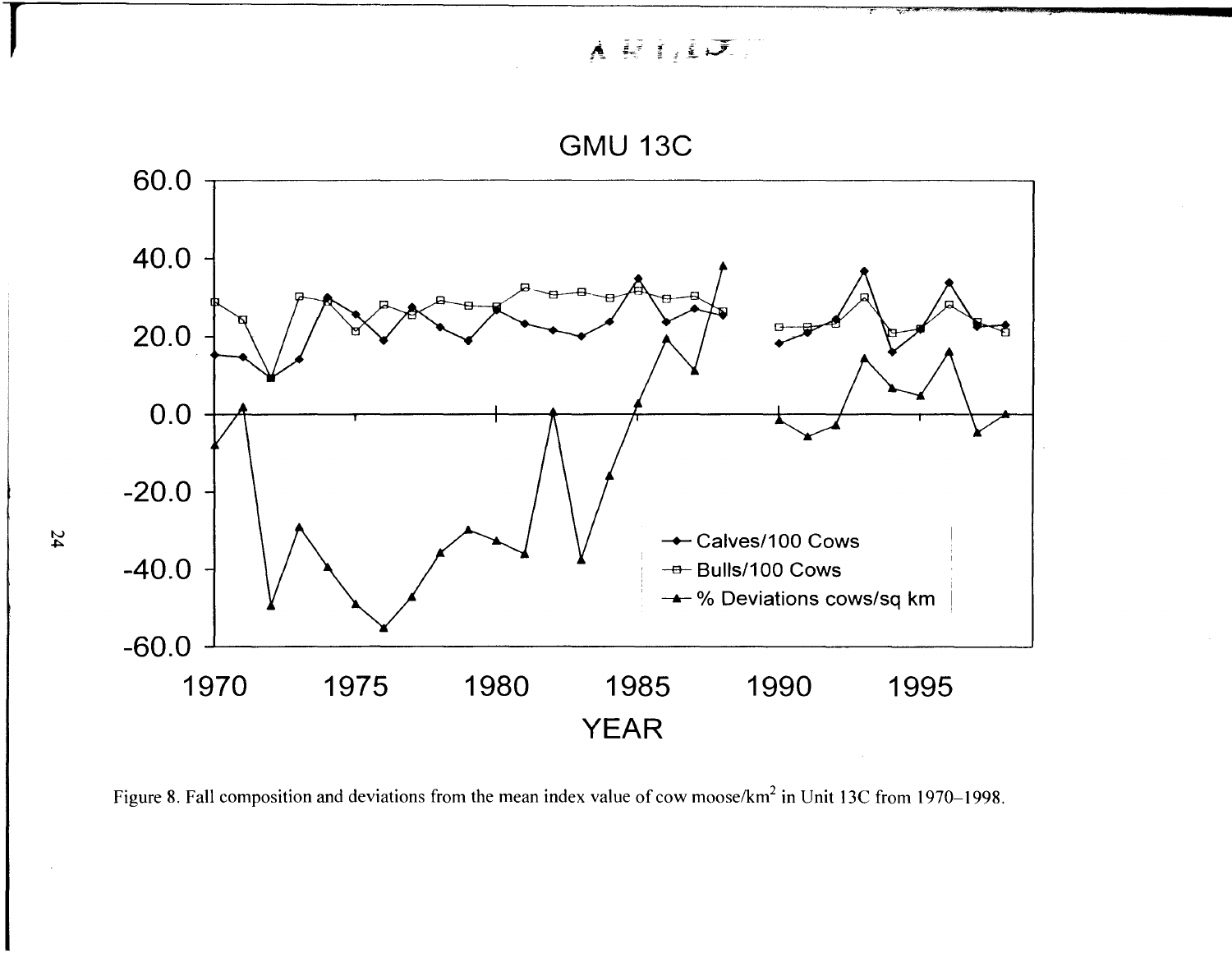**GMU 13E** CA 7 and 1/2 of CA 3



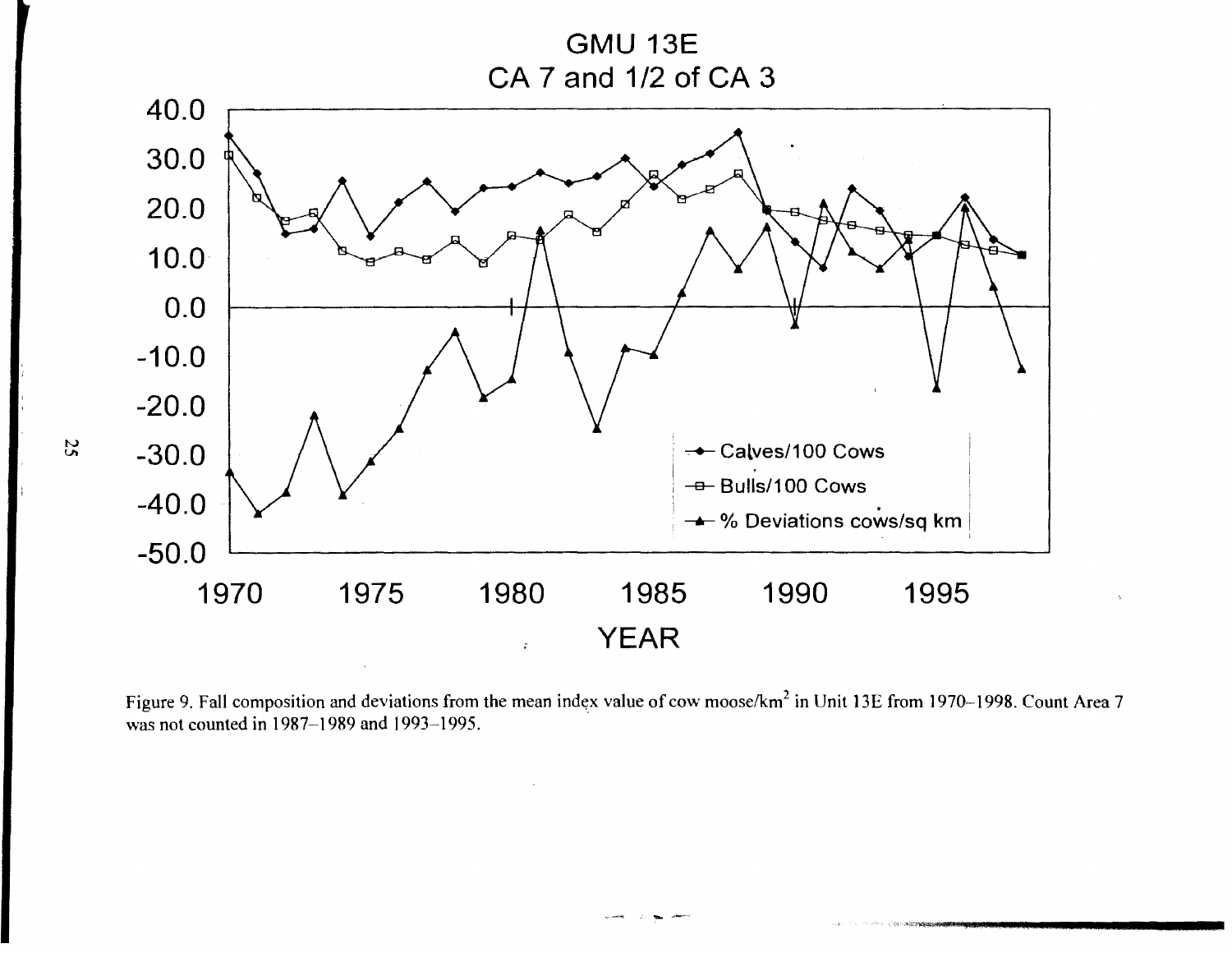A 时行10

 $1 + 846$ 



Figure 10. Fall composition and deviations from the mean index value of cow moose/km<sup>2</sup> in Unit 13D from 1970–1998.

**r**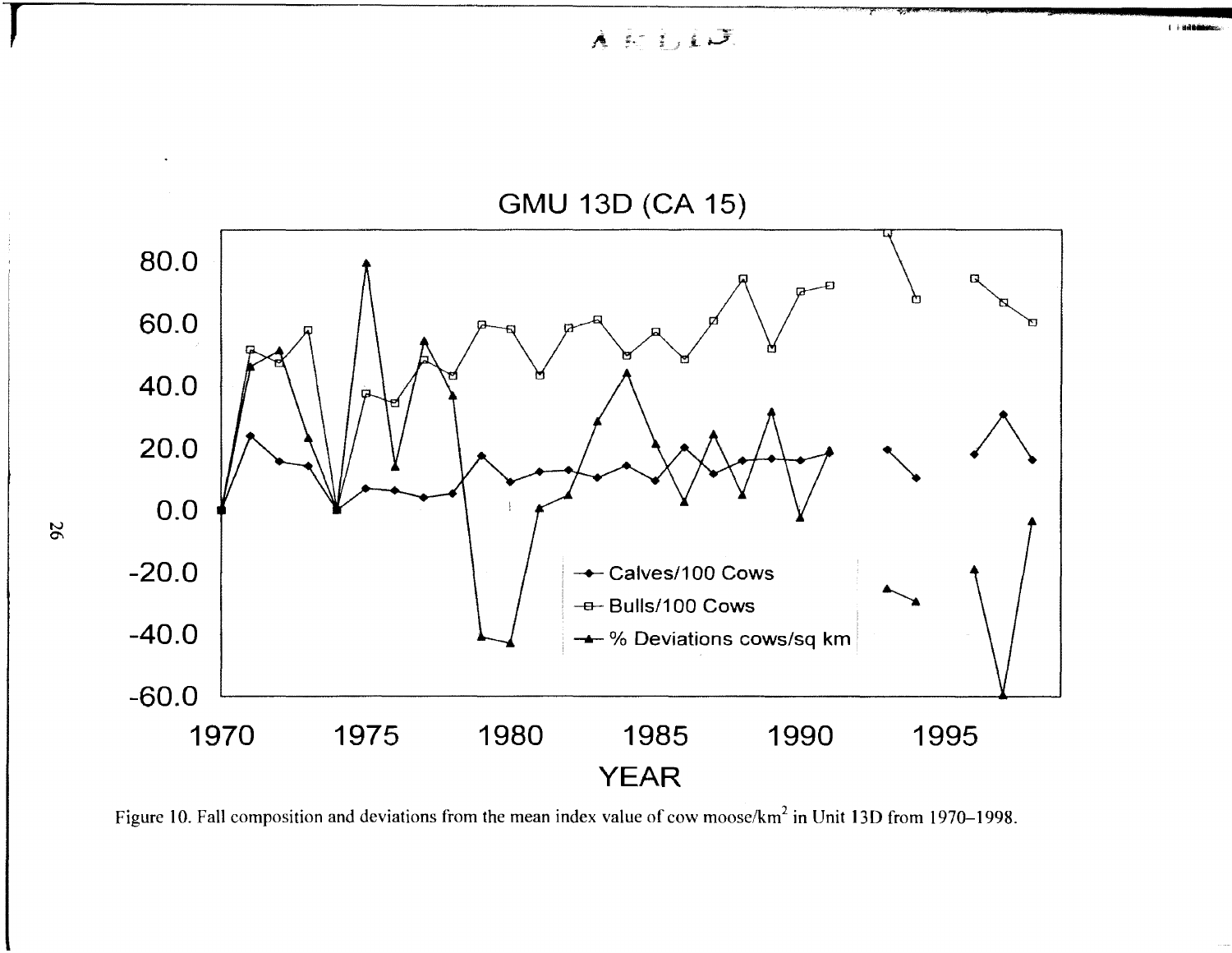

Figure 11. Adult moose and adult cow moose/km<sup>2</sup> in CA 13 and CA 14 in GMU 13A from 1970-1998.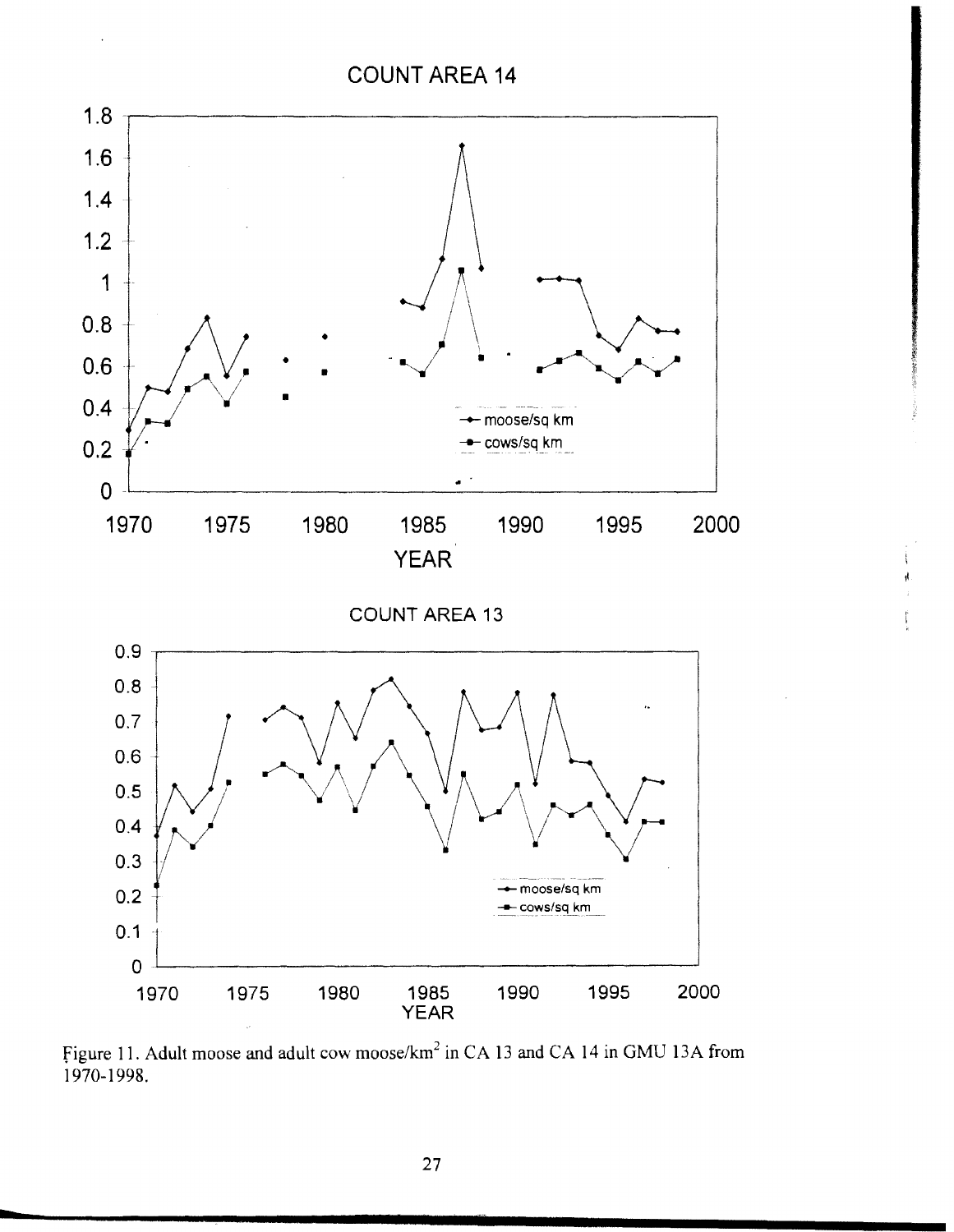| Year  | Parturition Rate (n) | Twinning Rate (n) | Fecundity |
|-------|----------------------|-------------------|-----------|
| 1994  | $63\% (40)$          | $9.1\%$ (77)      | 0.68      |
| 1995  | $86\%$ (58)          | $12.6\%$ (119)    | 0.97      |
| 1996  | $86\%$ (68)          | 14.4% (139)       | 0.98      |
| 1997  | $87\%$ (59)          | $21.2\%$ (113)    | 1.06      |
| 1998  | 78% (52)             | $24.4\%$ (82)     | 0.97      |
| 1999  | $90\% (51)$          | 18.0% (133)       | 1.07      |
| Total | 83% (336)            | 16.6% (664)       | 0.97      |

Table 1 Rates of parturition and twinning of adult moose  $(\geq 4 \text{ years})$  in the Nelchina Study Area, Southcentral Alaska (sample size in parentheses), 1994-1998.

Table 2 Average monthly survival of adult female moose from 1994-1998 in the Nelchina Study Area, Southcentral Alaska.

 $\mathcal{L}_{\bullet}$ 

| Month | At Risk | Died | Survival (SE) |
|-------|---------|------|---------------|
| 5     | 394     | 0    | 1.00(0.00)    |
| 6     | 397     | 6    | 0.99(0.01)    |
| 7     | 382     | 2    | 0.98(0.01)    |
| 8     | 312     | 1    | 0.98(0.01)    |
| 9     | 317     | 0    | 0.98(0.01)    |
| 10    | 311     | 2    | 0.97(0.01)    |
| 11    | 297     | 3    | 0.96(0.01)    |
| 12    | 268     | 0    | 0.96(0.01)    |
|       | 343     | 3    | 0.95(0.01)    |
| 2     | 338     |      | 0.95(0.01)    |
| 3     | 340     | 2    | 0.94(0.01)    |
| 4     | 365     | 5    | 0.93(0.01)    |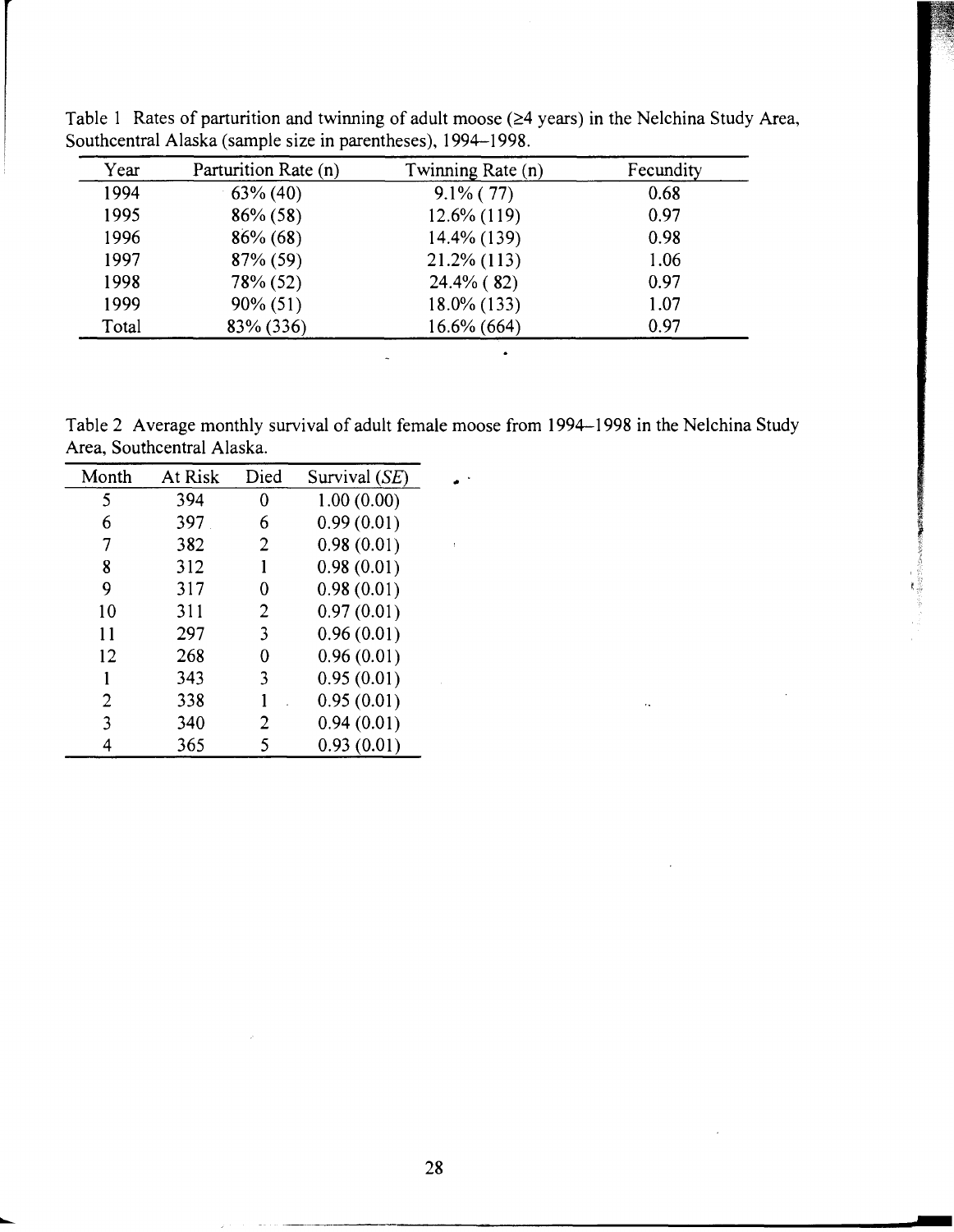|                  |              |         | Females alone    |                 |         | Females with calf |                 |
|------------------|--------------|---------|------------------|-----------------|---------|-------------------|-----------------|
|                  | Month (days) | At risk | Died             | Survival $(SE)$ | At risk | Died              | Survival $(SE)$ |
|                  | $5(1-11)$    | 316     | $\boldsymbol{0}$ | 1.00(0.00)      | 77      | $\bf{0}$          | 1.00(0.00)      |
|                  | $5(12-21)$   | 328     | $\boldsymbol{0}$ | 1.00(0.00)      | 45      | $\bf{0}$          | 1.00(0.00)      |
|                  | $5(22-31)$   | 167     | $\bf{0}$         | 1.00(0.00)      | 202     | $\bf{0}$          | 1.00(0.00)      |
|                  | $6(1-10)$    | 148     | $\boldsymbol{0}$ | 1.00(0.00)      | 221     | 5                 | 0.98(0.01)      |
|                  | $6(11-20)$   | 178     | $\boldsymbol{0}$ | 1.00(0.00)      | 190     |                   | 0.97(0.01)      |
|                  | $6(21-30)$   | 241     | $\bf{0}$         | 1.00(0.00)      | 141     | $\bf{0}$          | 0.97(0.01)      |
|                  |              | 270     |                  | 1.00(0.01)      | 110     |                   | 0.96(0.01)      |
|                  | 8            | 241     |                  | 0.99(0.01)      | 70      | $\bf{0}$          | 0.96(0.01)      |
|                  | 9            | 244     | $\bf{0}$         | 0.99(0.01)      | 70      | $\bf{0}$          | 0.96(0.01)      |
|                  | 10           | 240     | 2                | 0.98(0.01)      | 70      | $\bf{0}$          | 0.96(0.01)      |
|                  | 11           | 222     | 3                | 0.97(0.01)      | 72      | $\bf{0}$          | 0.96(0.01)      |
|                  | 12           | 258     | $\bf{0}$         | 0.97(0.01)      | 74      | $\boldsymbol{0}$  | 0.96(0.01)      |
|                  |              | 264     | 2                | 0.96(0.01)      | 77      |                   | 0.95(0.02)      |
| $\sum_{i=1}^{n}$ | 2            | 265     |                  | 0.96(0.01)      | 73      | $\bf{0}$          | 0.95(0.02)      |
|                  |              | 266     |                  | 0.96(0.01)      | 88      |                   | 0.94(0.02)      |
|                  | 4            | 283     |                  | 0.95(0.02)      | 82      | 3                 | 0.91(0.03)      |

Table 3 Comparison of survival rates of female moose in the Nelchina Study Area, Southcentral Alaska from 1994-1998, conditioned on the presence of a calf.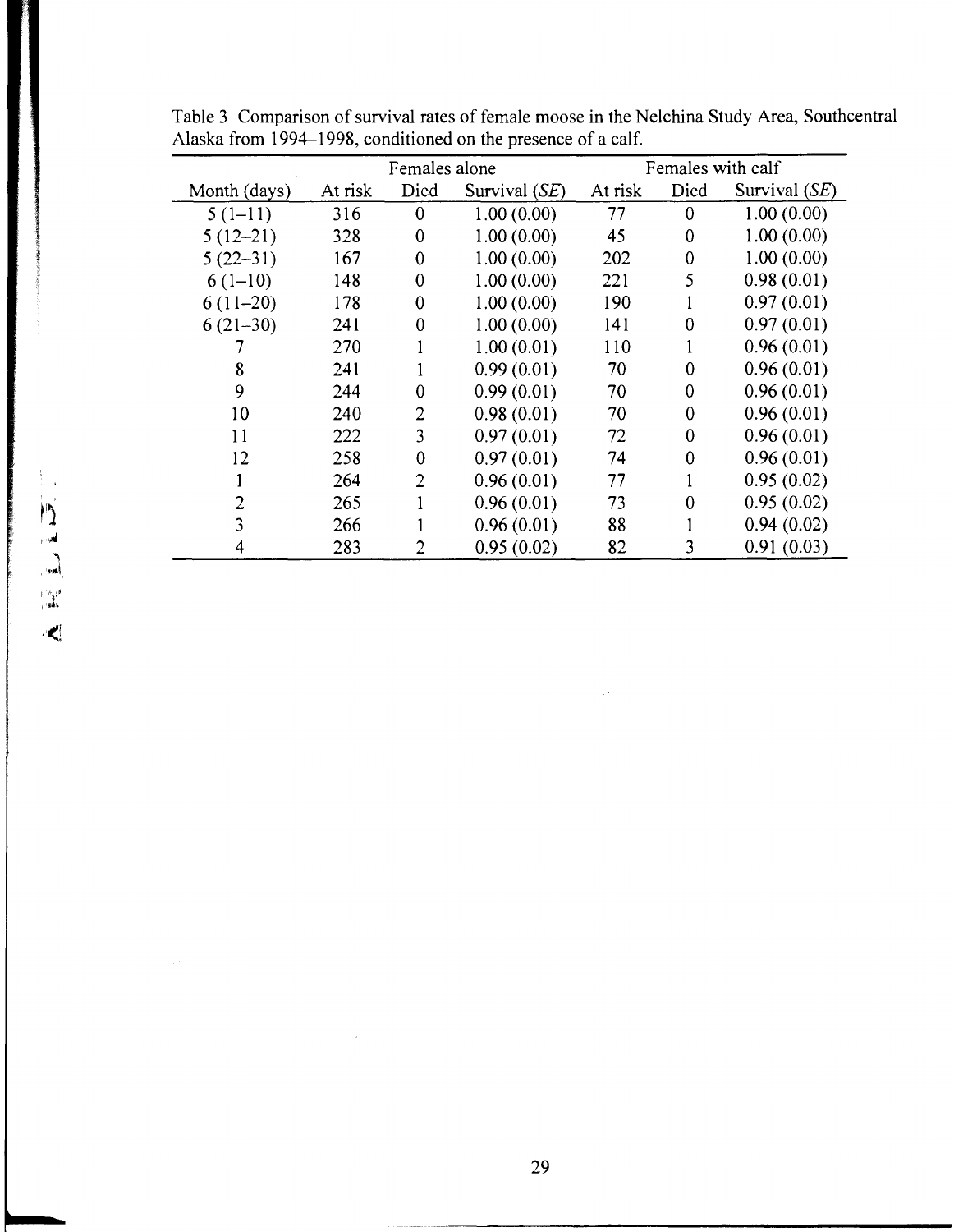| Month                 | At Risk   | Died             | Survival (SE) |
|-----------------------|-----------|------------------|---------------|
| All yearlings         |           |                  |               |
| 5                     | 47        | 1                | 0.98(0.02)    |
| 6                     | 45        | $\overline{4}$   | 0.89(0.05)    |
| $\overline{7}$        | 40        | 3                | 0.82(0.06)    |
| 8                     | 25        | $\mathbf{1}$     | 0.79(0.06)    |
| $9 - 12$              | 22-24     | $\boldsymbol{0}$ | 0.79(0.06)    |
| $1 - 4$               | 24-25     | 0                | 0.79(0.06)    |
| Yearlings with mother |           |                  |               |
| 5                     | 33        | 0                | 1.00(0.00)    |
| 6                     | 21        | 1                | 0.95(0.06)    |
| $\overline{7}$        | 21        | 1                | 0.91(0.06)    |
| 8                     | 154       | $\boldsymbol{0}$ | 0.91(0.06)    |
| $9 - 12$              | $14 - 15$ | $\boldsymbol{0}$ | 0.91(0.06)    |
| $1 - 4$               | $14 - 16$ | $\bf{0}$         | 0.91(0.06)    |
| Independent yearlings |           |                  |               |
| 5                     | 13        | 1                | 0.92(0.07)    |
| 6                     | 22        | 3                | 0.80(0.09)    |
| $\overline{7}$        | 19        | $\overline{c}$   | 0.71(0.10)    |
| 8                     | 10        | $\mathbf{1}$     | 0.64(0.12)    |
| $9 - 12$              | $6 - 10$  | $\overline{0}$   | 0.64(0.12)    |
| $1 - 4$               | $7 - 8$   | 0                | 0.64(0.12)    |

Table 4 Average annual survival rates of yearling female moose in the Nelchina Study Area, Southcentral Alaska, 1995-1998.

Table 5 Comparisons of mass of female moose calves in April 1995-1997 in the Nelchina Study Area, Southcentral Alaska in relation to alternative categories of maternal attendance and mortality the following summer.

 $\bar{r}_\pi$ 

| <b>Yearling Category</b> | Mean mass $(kg)$ | Sample<br>size | SE   | t-statistic |      |
|--------------------------|------------------|----------------|------|-------------|------|
| Abandoned                | 157.5            | 16             | 4.17 |             |      |
| Not abandoned            | 155.42           | 12.            | 4.73 | 0.33        | 0.49 |
| Killed                   | 153.75           |                | 4.56 |             |      |
| Survived                 | 158.31           | 26             | 3.14 | 0.73        | 0.47 |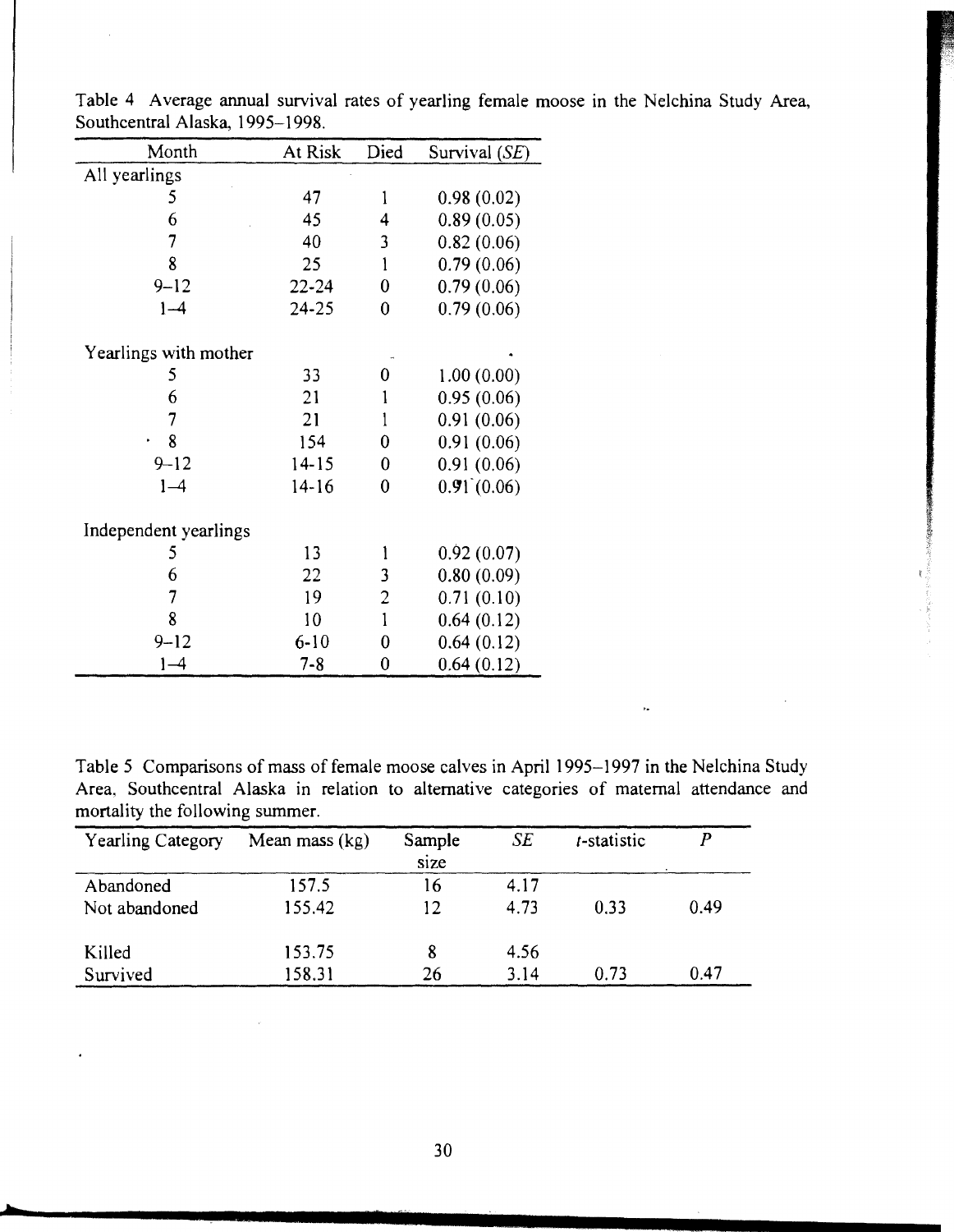| Month           | At Risk | Deaths         | Survival | Lower 95% Upper 95% |      |
|-----------------|---------|----------------|----------|---------------------|------|
| $5-6$           | 347     | 229            | 0.34     | 0.29                | 0.39 |
| 7               | 93      | 20             | 0.27     | 0.22                | 0.32 |
| 8               | 73      | $\overline{2}$ | 0.26     | 0.21                | 0.31 |
| $\overline{.9}$ | 71      | 0              | 0.26     | 0.21                | 0.31 |
| 10              | 75      |                | 0.26     | 0.21                | 0.30 |
| 11              | 75      | 4              | 0.24     | 0.20                | 0.29 |
| 12              | 80      | 0              | 0.24     | 0.20                | 0.29 |
|                 | 81      |                | 0.24     | 0.19                | 0.29 |
| $\overline{2}$  | 80      | $\overline{2}$ | 0.23     | 0.19                | 0.28 |
| 3               | 78      |                | 0.23     | 0.18                | 0.28 |
| 4               | 72      | 4              | 0.22     | 0.17                | 0.26 |

Table 6 Average monthly survivorship of calves of radiocollared moose in the Nelchina Study Area, Southcentral Alaska, 1994-1998. Survival in months 5-6 is an estimate from parturition to the end of June.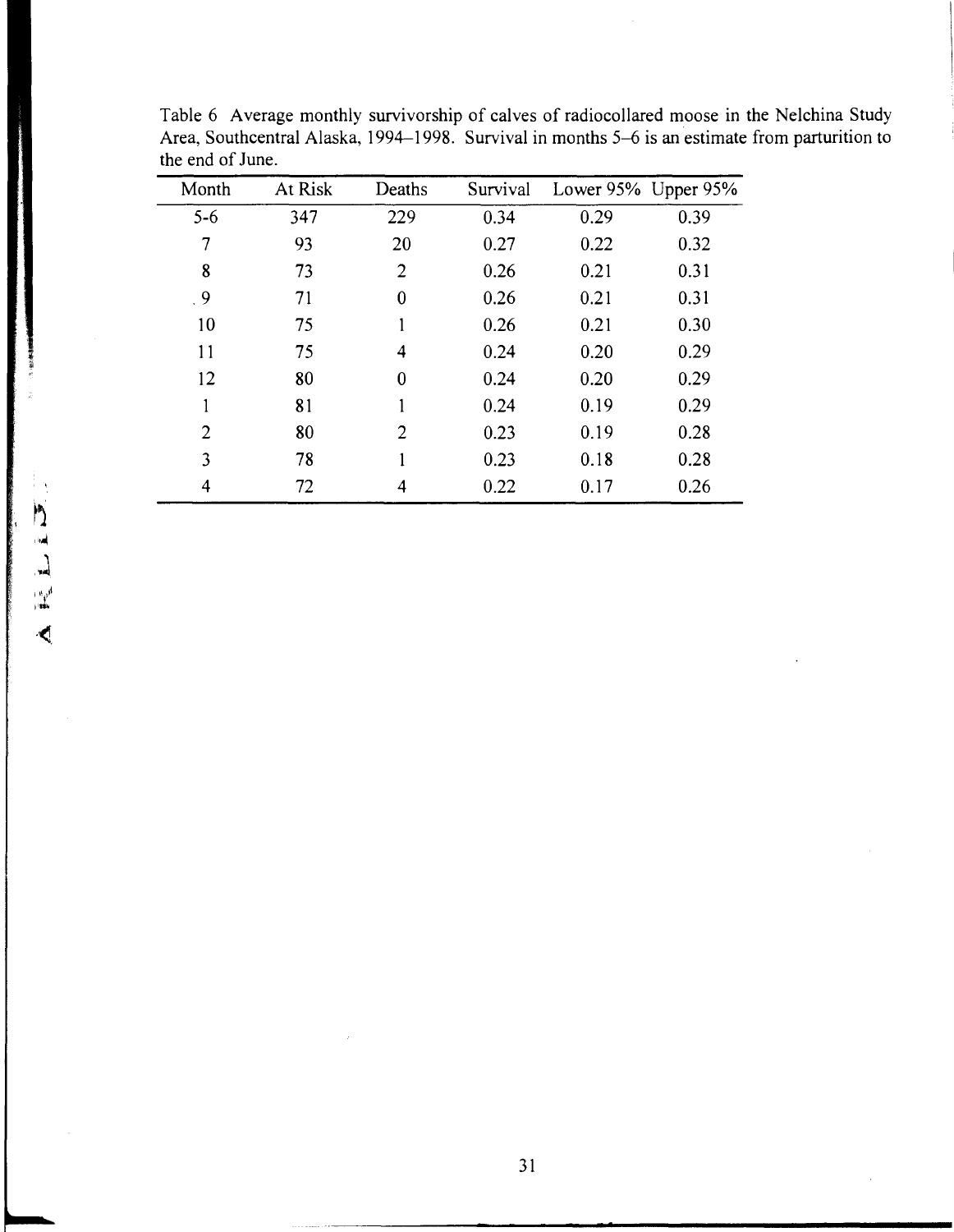Table 7 Estimated density and harvest density of wolves (per  $1000 \text{ km}^2$ ) in the Nelchina Study Area. In 1994-95 essentially all harvest took place before the population estimate in March. In 1995-96, due to unusually late snowfall, a harvest of 1.22 wolves/1000 $km^2$  took place after the population estimate in February. Fall density of wolves was calculated as the sum of the spring estimate and pre-survey harvest. In 1998-99 a minimum density was estimated from packs identified in moose composition and telemetry flights from November-February

| Year    | Estimate | 90% CI        | Pre-Survey<br>Harvest | <b>Fall Density</b> |
|---------|----------|---------------|-----------------------|---------------------|
| 1994/95 | 4.5      | $(3.2 - 6.9)$ | 4.2                   | 8.7                 |
| 1995/96 | 9,9      | $(9.7-11.3)$  | 0.0                   | 9.9                 |
| 1996/97 | 5.9      | $(5.2 - 8.9)$ | 6.4                   | 12.3                |
| 1998/99 |          |               |                       | $\geq$ 13.1         |

Table 8 Results of surveys during a 1994 population estimate of the Nelchina Study Area (top row) and during trend count surveys in Count Areas 13 and 14 within the Nelchina Study Area (fig. 1) from 1994-97. Apparent densities of the trend count surveys (rows 2-4) are minimum estimates, not corrected for moose sightability.

| Year     | Moose/hr       | Cows/hr        | Moose/ $km^2$ | Cows/km <sup>2</sup> | Calves/100 cows | Bulls/100 cows |
|----------|----------------|----------------|---------------|----------------------|-----------------|----------------|
| 1994 NSA | -              | $\blacksquare$ | 0.81          | 0.60                 | 17.1            | 16.8           |
| Estimate |                |                |               |                      |                 |                |
| 1994     | 60.5           | 48.0           | 0.50          | 0.40                 | 12.8            | 13.2           |
| 1995     | 35.0           | 26.5           | 0.43          | 0.32                 | 17.0            | 14.9           |
| 1996     | 33.1           | 23.3           | 0.37          | 0.26                 | 26.9            | $15.1 -$       |
| 1997     | 55.7           | 44.2           | 0.48          | 0.36                 | 21.1            | 10.9           |
| 1998     | 52.0           | 41.6           | 0.60          | 0.48                 | 10.8            | 14.1           |
| 1998 NSA | $\blacksquare$ | $\bullet$      | 0.57          | 0.44                 | 14.5            | 15.2           |
| Estimate |                |                |               |                      |                 |                |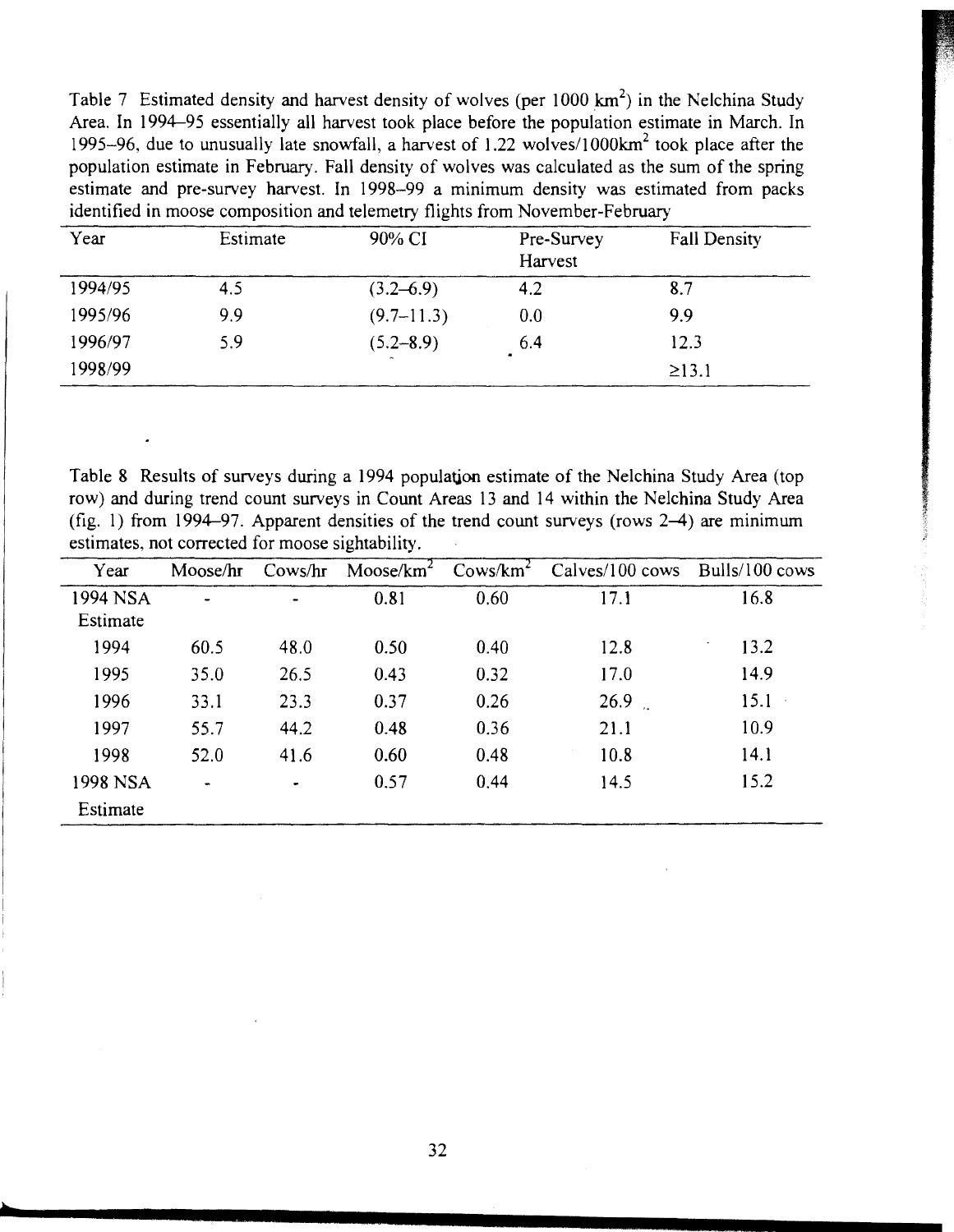|    |               | <u>Tarago obtenited emen fem were inhibitivalli hloode deligitied.</u> |                      |          |         |
|----|---------------|------------------------------------------------------------------------|----------------------|----------|---------|
| CA | Area $(km^2)$ | $M$ oose/ $km^2$                                                       | Cows/km <sup>2</sup> | Moose/hr | Cows/hr |
| 3  | 1103          | 0.424                                                                  | 0.293                | 65.83    | 45.32   |
| 5  | 2130          | 0.560                                                                  | 0.358                | 54.43    | 34.84   |
| 6  | 1677          | 0.252                                                                  | 0.174                | 50.36    | 34.76   |
| 7  | 2215          | 0.427                                                                  | 0.305                | 51.41    | 36.74   |
| 10 | 423           | 0.472                                                                  | 0.305                | 57.14    | 36.86   |
| 13 | 1594          | 0.679                                                                  | 0.513                | 61.89    | 46.74   |
| 14 | 968           | 0.462                                                                  | 0.355                | 51.38    | 39.54   |
| 15 | 924           | 0.100                                                                  | 0.059                | 23.00    | 13.75   |
| 16 | 341           | 0.381                                                                  | 0.249                | 43.33    | 28.33   |

Table 9 Area and average count indices of moose observed in aerial surveys of traditional Count Areas (CA's). Indices of moose abundance are mean values obtained in survey flights for the period 1980-1998 (see methods). Survey flights were not intended to estimate actual densities, so values obtained each year were minimum moose densities.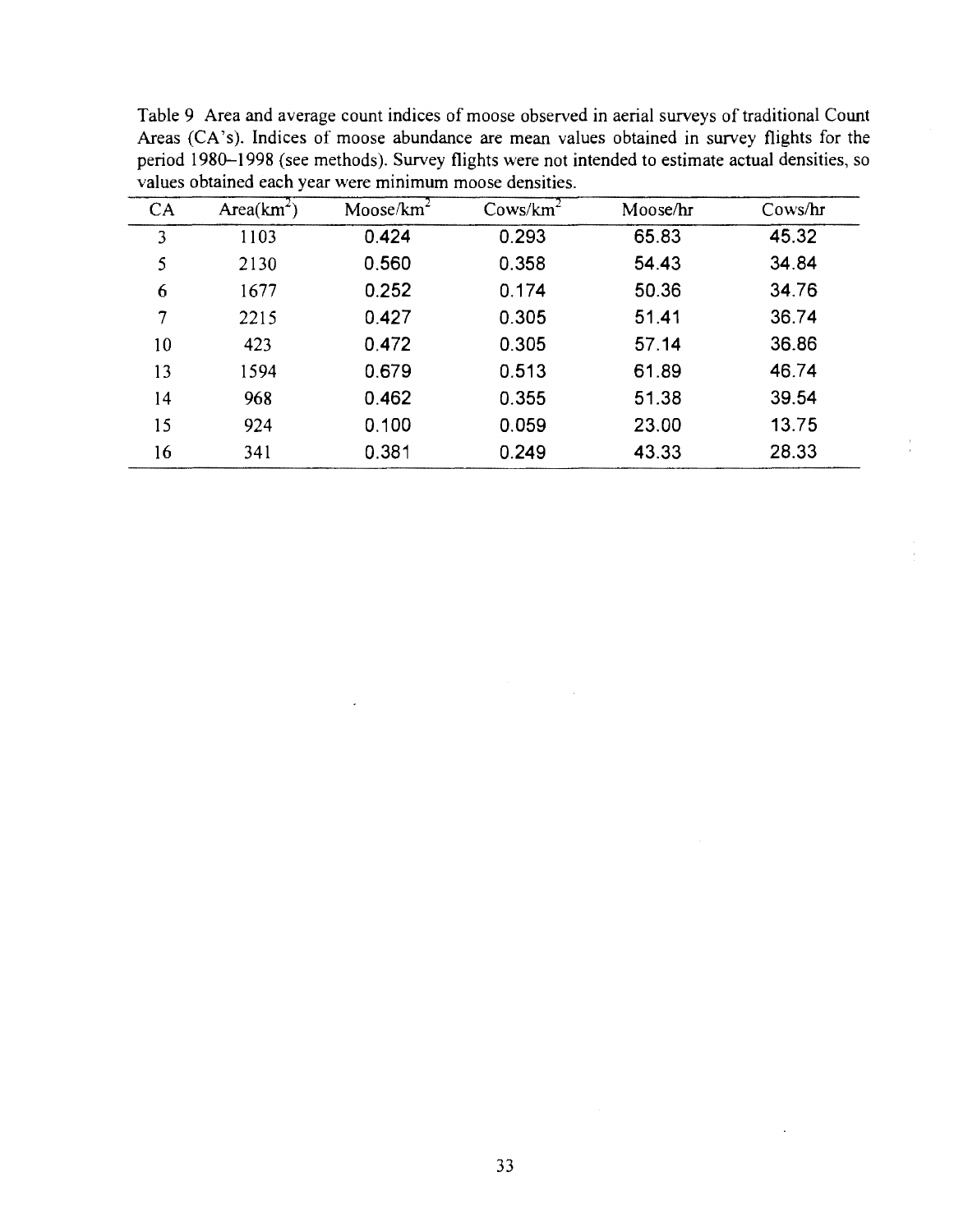# Alaska's Game Management Units